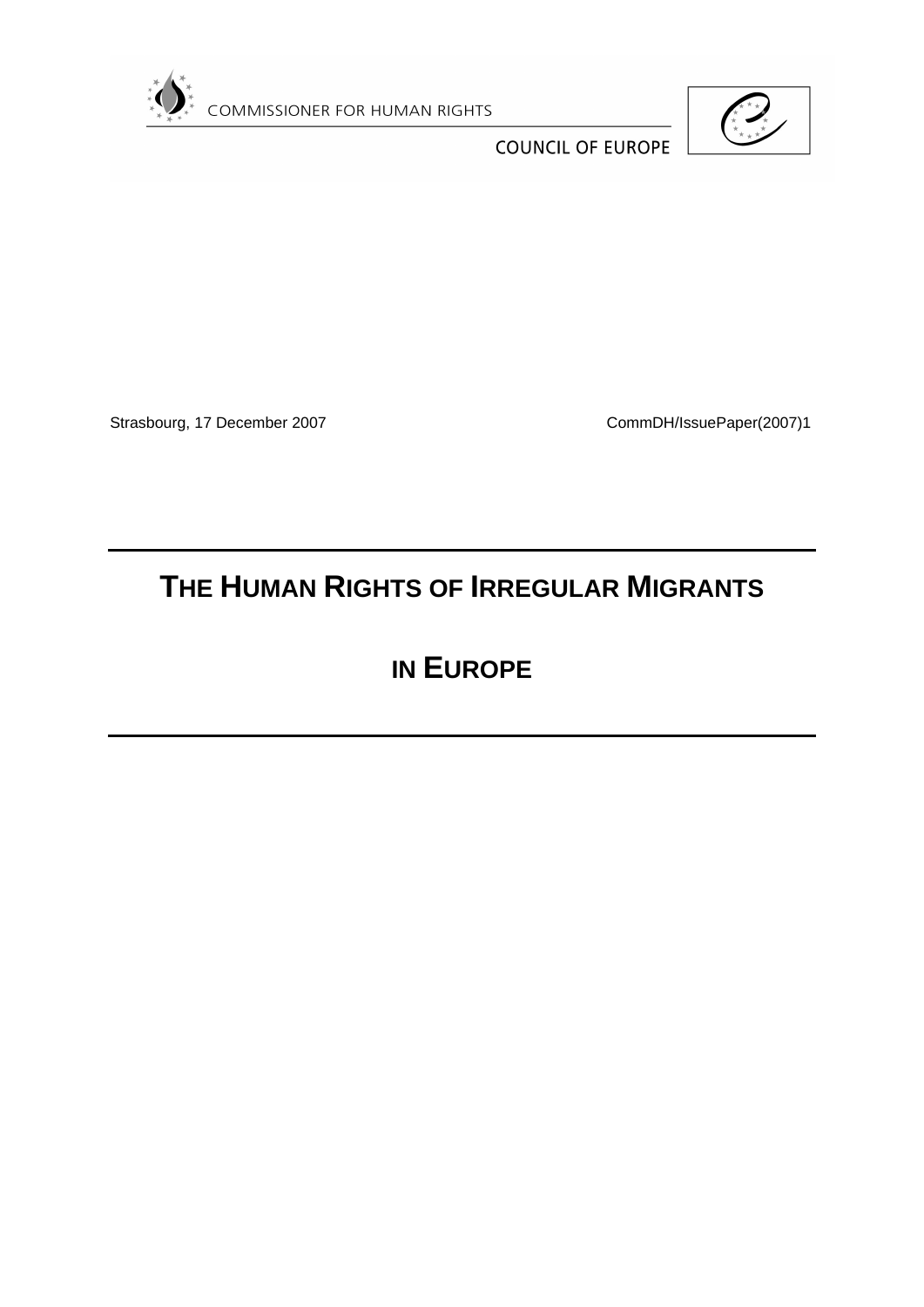# **CONTENTS**

|      | Introduction                                                                 |     |
|------|------------------------------------------------------------------------------|-----|
| L.   | Factors Underlying Irregular Migration to Europe: the International Context5 |     |
|      |                                                                              |     |
| ii.  |                                                                              |     |
| II.  |                                                                              |     |
|      |                                                                              |     |
| II.  |                                                                              |     |
| Ш.   |                                                                              |     |
| iv.  |                                                                              |     |
| III. |                                                                              |     |
|      |                                                                              |     |
| II.  | In Detention.                                                                |     |
| Ш.   |                                                                              |     |
| iv.  | Removal.                                                                     |     |
| IV.  |                                                                              |     |
| V.   |                                                                              |     |
| VI.  | <b>Conclusions</b>                                                           | .20 |
|      |                                                                              |     |

# <span id="page-1-0"></span>**Acknowledgements**

This Issue Paper follows from the expert workshop which the Commissioner for Human Rights organised on 8 November 2006. The Commissioner would like to express his gratitude to Stefanie Grant, external consultant, for her assistance in preparing this paper.

# **Commissioner's Issue Papers**

Issue Papers are commissioned and published by the Commissioner for Human Rights for the purpose of contributing to debate or further reflection on a current and important human rights matter. All opinions in these expert papers do not necessarily reflect the position of the Commissioner. The Issue Papers are available on the Commissioner's web-site: [www.commissioner.coe.int](http://www.commissioner.coe.int/).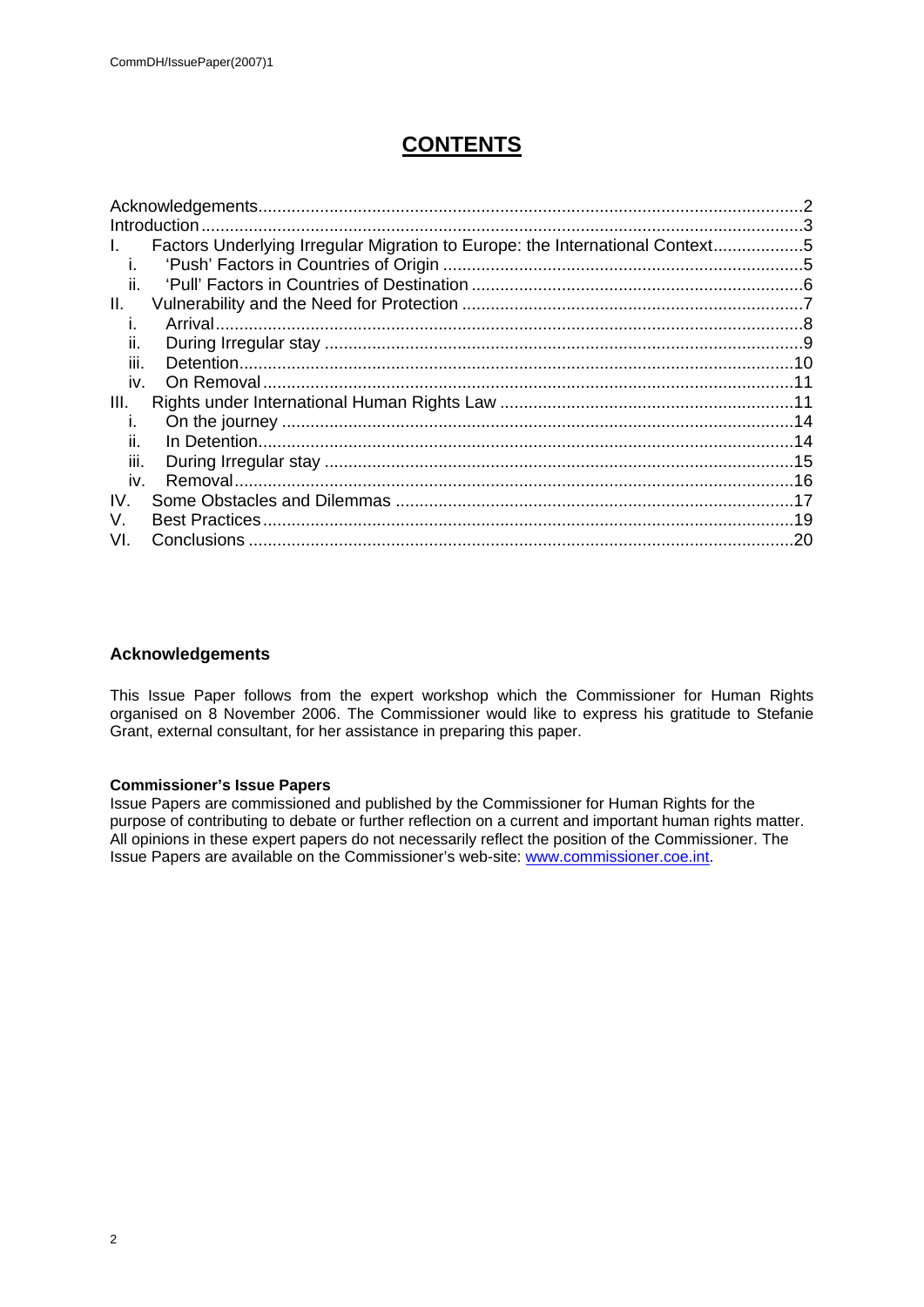# <span id="page-2-0"></span>**Introduction**

#### *States shall secure the rights and freedoms defined in the European Convention on Human Rights 'to everyone within their jurisdiction' (Article 1, ECHR)*

Historically, the State has pledged to protect the rights of its citizens at home – for instance from torture or from exploitation – and of citizens of other states who enter the country lawfully. Where refugees flee persecution at the hands of their own state, international law requires other states to provide the protection denied at home.

This paper deals with another category: migrants who are not refugees or asylum seekers and who are in another country without the state's consent. Perceptions of these irregular migrants are polarised. 'Irregular migrant' refers to non citizens who have no valid leave to enter and / or remain within a state. The countries from which they come often see this as migration out of necessity, not choice, and also as the source of remittances which support families and contribute to development. 'Host' states tend to see them as non citizens who are illegally in the country, and should be removed at the earliest opportunity. From a human rights perspective, migrants are entitled to protection under international law, regardless of any irregularity under national law. In practice, many irregular migrants are in fact outlaws in the original sense of that term: they live outside the law, and outside its protection, in ways which are described in this paper.

Who are irregular migrants? Irregularity is defined by national immigration rules, and is not a fixed condition. Irregularity arises in a number of ways. Migrants may enter a country illegally, without valid visas, by avoiding border controls or with false documents. Those who enter legally but overstay their visas, become illegal; this is likely to account for most irregular migration, including those who are trafficked. Migrants may also enter on a non-working visa, then work, and this may make the entry illegal retroactively. Most irregular migrants are workers; they tend to be less skilled than those who move legally because legal avenues for 'managed' migration are increasingly restricted to those with the technical skills needed by developed economies: doctors, nurses, and i.t. specialists.

The challenge in human rights terms is to reconcile these different perspectives by protecting migrants' rights in host states and by reducing the causes of much involuntary migration through greater rights protection in home countries. The challenge for the state is to strike a proper balance between protecting the rights of all those who are inside or at its borders, and maintaining control of the borders.

Migrants are at particular risk in four situations:

- During the journey and at the border: loss of life and serious injury to migrants as a result of (a) the actions of private individuals in the course of trafficking and smuggling by land or at sea; and (b) excessive use of force by law enforcement officials charged with border control.
- During periods of illegal stay: through discrimination, denial of access to basic rights such as emergency health care, exploitation by private employers without safe means of escape or complaint;
- In detention: inhuman or degrading conditions; lack of access to legal means to challenge detention; the detention of children;
- In the course of expulsion procedures.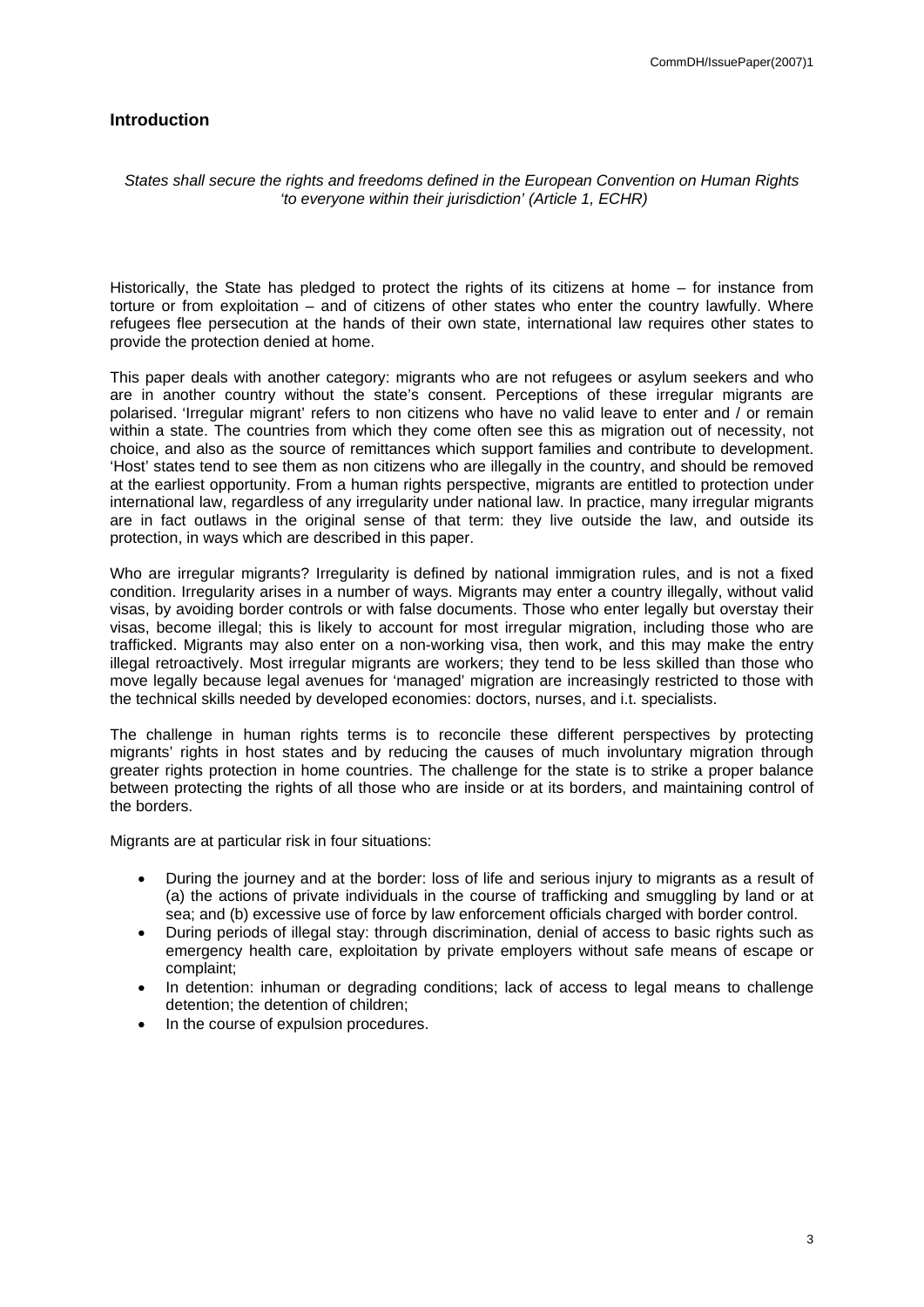Six examples illustrate these situations.

- Italian authorities rescued a small boat, which had run out of fuel, food and water on its journey from North Africa, leading to the deaths of most passengers; fifteen out of an original boatload of eighty five who were still alive were thought to be Somalis who had travelled from Libya. One rescuer described the vessel carrying the dead and survivors as resembling 'a scene from Dante's Inferno'.
- $\triangleright$  Asked why he had come to Europe, one boy an immigration detainee in Greece replied: "(m)y father told me 'you have to become a doctor, you must not fight' – and that's what I wanted to do". (Amnesty International, Greece, Out of the Spotlight, 2005)
- $\geq$  'Our Roma are mainly sold to Italy. Both girls and boys are being sold: the boys for the purpose of forced labour, the girls for begging and prostitution. The children are transported in cardboard boxes….children of 5 years are valued most since they can work for 10 years or more'. (Victimology Society of Serbia, 'Trafficking in People in Serbia', quoted in ODIHR, Awareness Raising for Roma Activists on the Issues of Trafficking in Human Beings in South-Eastern Europe, 2006, p.11)
- $\triangleright$  A Moldovan woman was trafficked to Montenegro and made to work as a prostitute. She suffered horrendous physical and sexual abuse for three years resulting in severe injuries including several broken bones, internal injuries… scars from handcuffs, cigarette burns on her genitals, and bruises in her mouth. She alleged that politicians, judges, police and civil servants had tortured and raped her. No prosecution has taken place. The Deputy State Prosecutor and one Prosecutor were dismissed after intervention by the Council of Europe and OSCE. (Summary of Cases, UN Special Rapporteur on Trafficking, E/CN.4/2006/62/Add.1, paras 130 – 134.)
- $\triangleright$  A gang imported workers for illegal factory work between 2002 and 2004. They were promised work permits, but given false passports. If they attempted to escape, they were threatened and forced to continue. On arrival they were told that they would work seven days a week to repay the costs of their transport, food and accommodation. Once the debts had been cleared, they would work for at least one year, for no pay or 'pocket money'. Their salaries would be paid into the employer's bank account. They would be moved from house to house, and kept in isolation. Any breach of conditions, including absences for sickness, would be added to their debt or deducted from their pocket money. Control was maintained through beatings, and threats of assault on workers, and on their families back home. (ILO, A Global Alliance against Forced Labour, Report, 2005, para. 260)
- $\triangleright$  When the bodies of 35 young men 12 from the same Moroccan village of Hansala washed ashore outside his home on the Bay of Cadiz, Rafael Quiros founded a charity to help to stem the flow of young men who try to reach Spain in rafts piloted by smugglers. The families are held liable for the Euro 8,000 charged for the crossing, even though it ended fatally, so the charity also covered these debts. It has also built a solar powered health centre, a school and a teacher's home in Hansala, as well as paying parents to allow their children to study. 'We calculated how much the children would earn tending goats and we gave the families more'. (The Guardian, 8 May 2007.)

The focus of this paper will be the European and international law which binds the 47 Council of Europe member states<sup>1</sup>. It will look firstly at the national and international factors which underlie irregular migration. It will secondly review the special vulnerability of irregular migrants to human rights abuse. Thirdly, it will outline the rights which irregular migrants enjoy under European and International law, and set out the protection duties of states. Fourthly, it will identify some obstacles which prevent these rights from being enjoyed, as well as some best practices. Finally, it will draw a number of conclusions.

 $<sup>1</sup>$  This paper does not include analysis of the European Union's normative framework on these matters.</sup>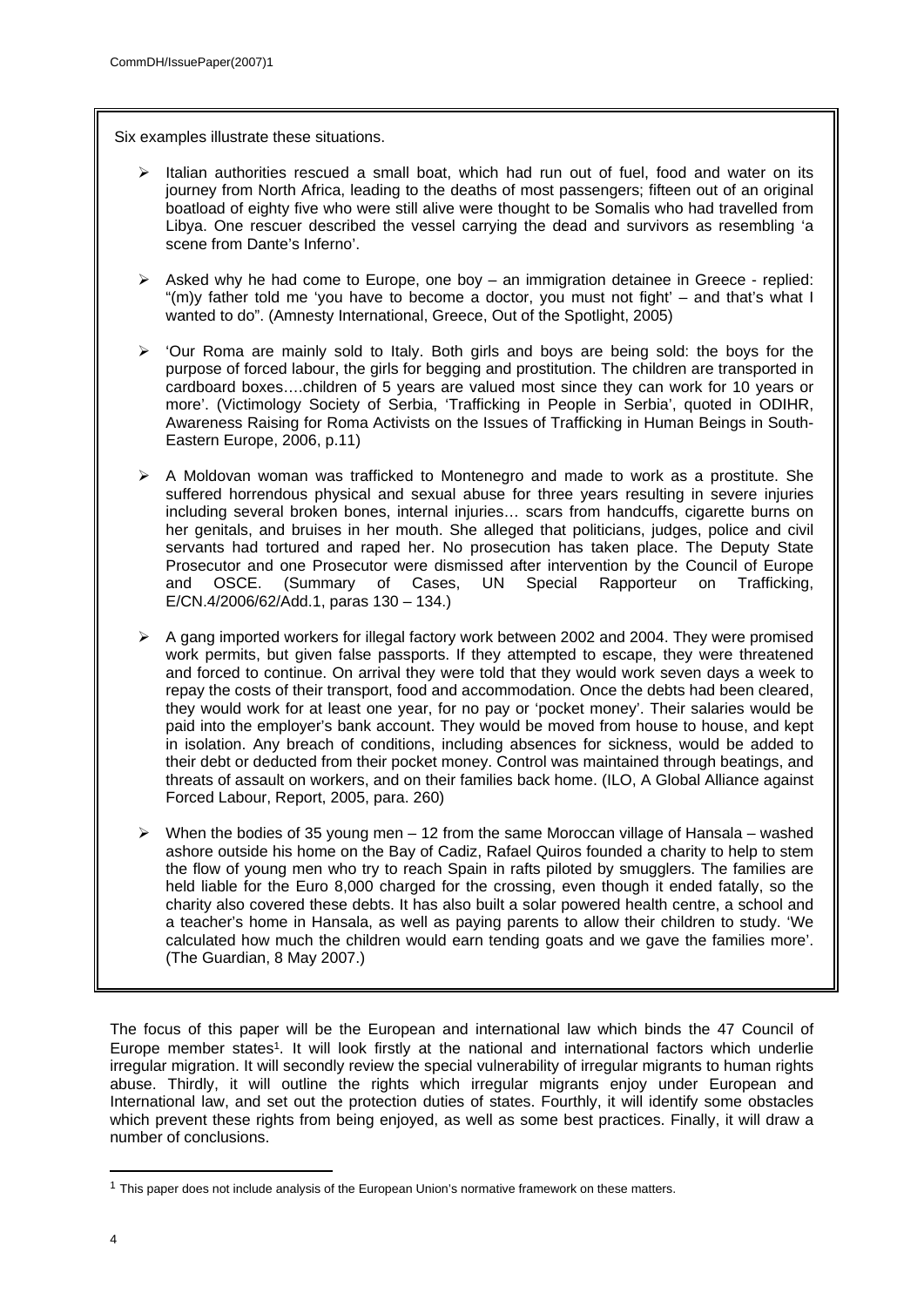# <span id="page-4-0"></span>**I. Factors Underlying Irregular Migration to Europe: the International Context**

# <span id="page-4-1"></span>*i. 'Push' Factors in Countries of Origin*

Because international law protects refugees who have fled persecution, refugee protection is closely related to an individual's reasons for moving, and there is a sizeable body of research into the causes of refugee flight. International migration, on the other hand, has tended to be understood primarily in development terms, as a response to disparities in income levels and employment opportunities between countries.

One of the principal 'drivers' of contemporary international migration is economic globalisation, in which goods and capital flow freely and create employment across national borders, better communication makes differences in living conditions clearly visible across frontiers, cheaper travel facilitates movement between countries and continents, and transnational – diaspora - communities link families at home with workers abroad.

Within this global economy, economic disparities between richer and some poorer countries have grown, and the gap has widened. Even within Europe, there is a chasm between high and low income countries. Norway and Holland have per capita GDPs of around \$38,000 and \$32,000, while the equivalent figures for Ukraine, Albania and Moldova are \$6,400, \$5,000 and \$1,700.<sup>2</sup> The global impact of such disparities on human lives is evident in the flows of irregular migrants from the poorest to more developed countries.

Although economic asymmetry is an underlying factor in all migration, wage and income inequalities do not fully explain all migration. Many of those undertaking the long and dangerous journey from countries in – for example – sub-Saharan Africa to Europe, do so in response to famine, denial of economic and social rights, corrupt and 'bad' governance, conflict and other forms of human insecurity. Poverty in these situations is understood as the outcome of violations of economic, social and other rights. While these are often national problems, international factors also play a role.

Three examples illustrate the complex interplay between national and international factors:

- $\triangleright$  Migration of skilled workers, including teachers, doctors and nurses who are actively recruited by European states, has had a negative impact on education and health in some of the poorest countries, and is a major obstacle to development in some of the states with high rates of outward migration;
- $\triangleright$  Villagers from one Senegalese fishing community explain the migration of young men in terms of over fishing by large European trawlers, with which the small local wooden fishing boats cannot compete, and so sons and husbands leave: 81 drowned off the Canary Islands on their way to Europe early in 2006;
- $\triangleright$  In some west African countries migration has been spurred by the collapse of cotton markets; subsidised cotton exports from the US and the EU were a major factor in the decline of world cotton prices after 1997. In cotton producing countries such as Mali and Burkina Fasso, this decline led in turn to loss of income for farmers, increased poverty levels, a reduction in state health and education budgets, and migration to Europe from areas where cotton is the only crop. Arriving in the Canary Islands in 2006, two young Malians said they had left their villages when cotton prices fell so they could earn money for their families. They said that they travelled through Libya and Morocco, paid for a place in a smuggler's boat, and were rescued by Spanish coastguards. By then, their clothes and the money they had saved had been stolen by the smuggler.

<sup>2</sup> UNDP Human Development Report, 2006.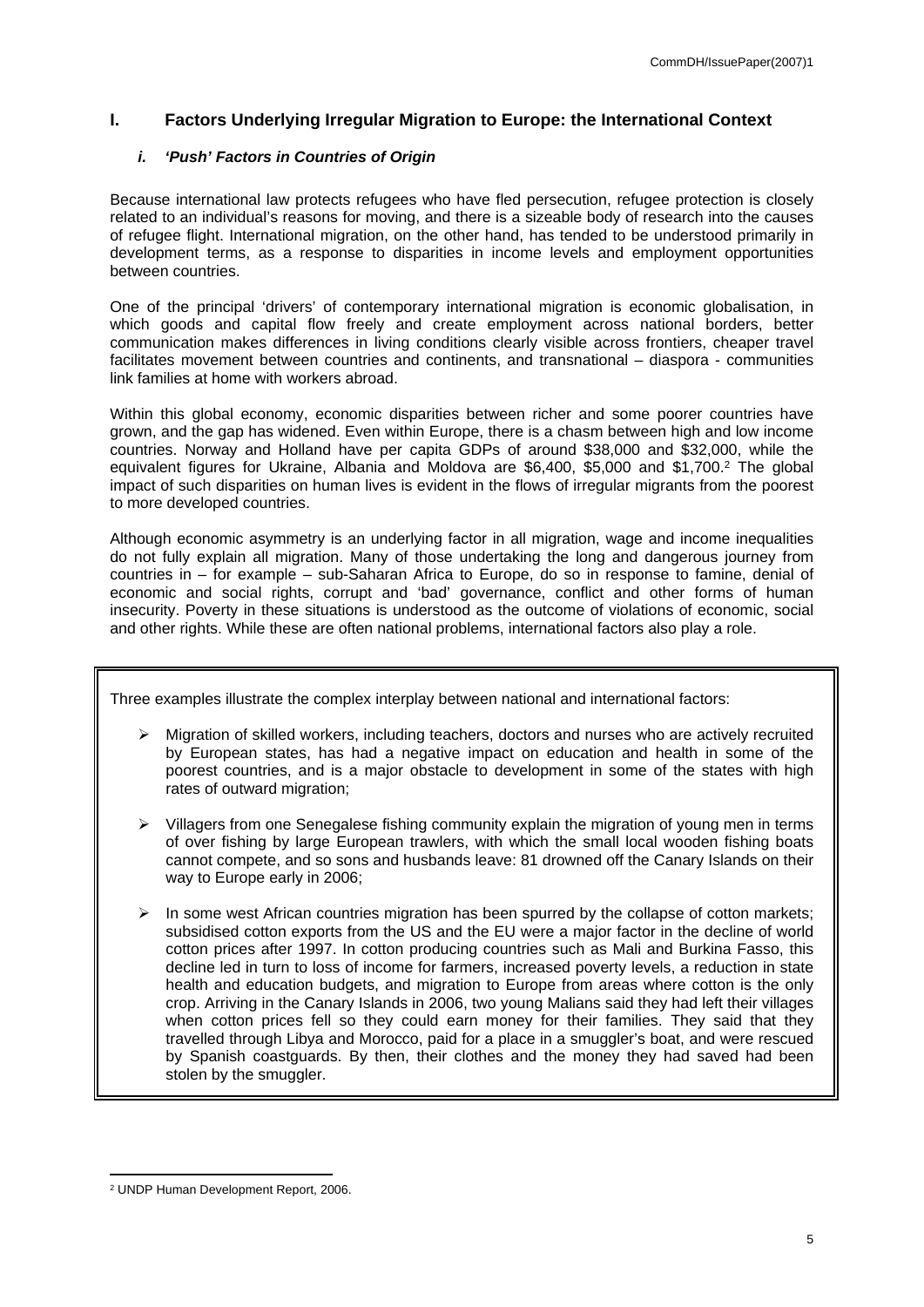In the future, irregular migration is likely to be increasingly driven by poverty, deficits in human rights and human security, and conflict caused by climate change.

Research into trafficking, one extreme form of involuntary migration, sheds light on the complex reasons which 'push' irregular migration. Analyses typically recognise poverty and lack of economic opportunity as the most visible cause, with the majority of trafficked victims coming from the poorest countries. In Europe, Albania, Moldova and Ukraine are important trafficking 'source' countries.

But poverty is not the only determinant. Another factor underlying irregular migration is the particular vulnerability of women and children in some societies, where patterns of discrimination exclude them, and social and cultural prejudices, lack of education, and the prevalence of gender violence make them susceptible to trafficking. Forms of social discrimination which increase vulnerability include inheritance laws, land laws and employment regimes which discriminate against women, and traditional practices whereby young girls are sold into prostitution. Ethnic and racial exclusion is also a factor in Europe. Several factors increase a child's vulnerability, many children who are trafficked in Albania are Roma, as are those who are trafficked in "the former Yugoslav Republic of Macedonia", Romania and Serbia; where births are not always registered, and girls do not go to school. The UN Special Rapporteur on Trafficking has noted that growth in trafficking has been paralleled by an increase in undocumented migration, encouraged by inequality, poverty and gender discrimination.<sup>3</sup>

The economic benefits to countries of origin from remittances, and the employment opportunities resulting from demographic deficits in some European countries also act as "push factors".

Migrant remittances totalled \$203 billion in 2006, outstripping overseas development assistance, a sevenfold rise since 1990. In Europe, remittances make up more than a third of Moldova's GDP, and more than 5% of national income for Bosnia, Albania, Serbia, and Armenia. The figure is similar for Georgia, which lost one fifth of its population through migration in the 15 years after 1989.<sup>4</sup> The need to support families is a reason given by migrants from sub-Saharan Africa, intercepted at the sea borders of southern Europe, to explain why they were willing to undertake such long and dangerous journeys. If they succeed, their earnings contribute to development at home. Thus, two hundred migrants from Mali are sending money from France to their home village, in Kayes, to pay for essential village amenities: pumps to irrigate the fields and electric millet grinders, a new well, grain and rice silos, a new school, and a mosque.<sup>5</sup>

# <span id="page-5-0"></span>*ii. 'Pull' Factors in Countries of Destination*

Migration is encouraged - 'pulled' – by other factors. Important amongst these are large diaspora communities in countries of destination, families ties and hope of access to education and health care.

Irregular migration is also driven by demand. Low birth rates and ageing populations are creating demographic deficits in a number of European countries, which migration offers one means of addressing. In 2000, the UN forecasted that by 2050 the [then] 15 member states of the European Union would need more than 40 million migrants to maintain the overall size of their populations. Without migration, the ratio of people of working age to pensioners in some European countries is expected to fall from its present level of more than 4 to 1, to below 2 to 1 in 2050, bringing lower tax revenues and increased expenditure for health care and pensions.

While these demographic trends may modify through later retirement or higher birth rates, immigration will continue to be seen as part of long term solutions to the situations outlined above.

These trends are evident in the demand for unskilled workers in the 'informal' economies of some European states. When Spain regularised 570,000 migrant workers in 2005, it did so on the application of their employers, an indication of the degree to which economic demand had circumvented immigration restrictions. The sectors in which demand for irregular migrants is high are those which are least regulated, and from which reports of exploitative labour are most frequent. They

<sup>3</sup> UN Special Rapporteur on Trafficking, Report on Visit to Albania, 2005. E/CN.4/2006/67/Add.2.

<sup>4</sup> *Migration and Remittances: Eastern Europe and the Former Soviet Union*, World Bank, January 2007.

<sup>5</sup> 'Mali counts the cost of migration', *Le Monde* [reprinted *Guardian Weekly*, 6 January 2006].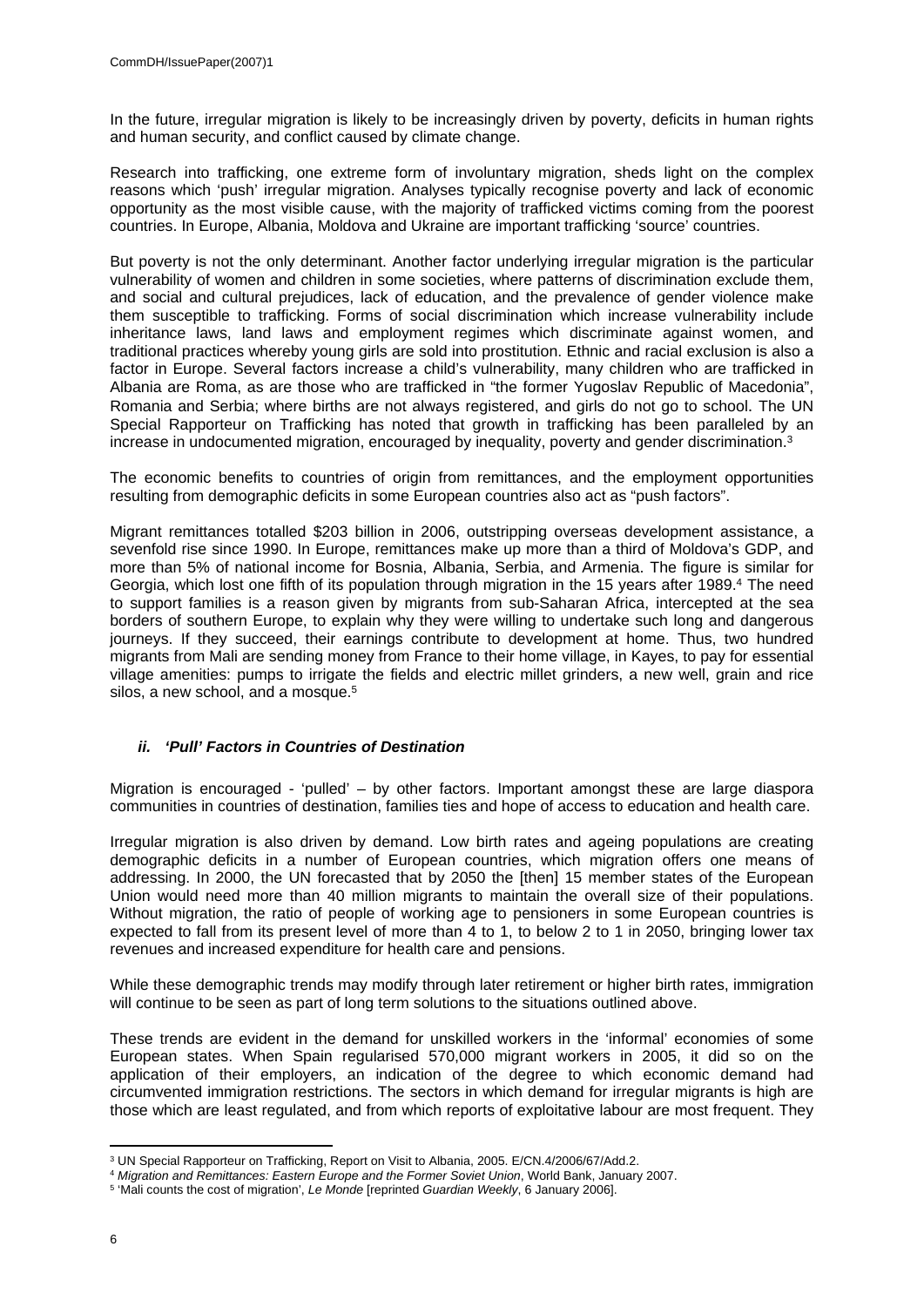are also highly profitable; the International Labour Organisation ("ILO") estimates total illicit profits produced in one year by trafficked forced labourers at about \$32 billion; half made in industrialised countries.

In many industrialised countries economic recession in the 1970s led to restrictive immigration policies. Using carrier sanctions, tight border controls and strict visa regimes, European countries enforced laws to cut – even end - entry for employment. As globalisation of markets grew it was not accompanied by globalisation of the work force. This led to a discordance between the numbers of workers who wished to migrate – for all of the reasons set out above - and the legal opportunities to do so. Restrictive laws did not reduce migrant numbers, but rather led to travel outside legal channels, and to the use of traffickers and smugglers. In turn, criminal networks expanded to meet restrictiondriven demand:

*'States' policies in promoting immigration restrictions and reducing opportunities for regular migration have not been effective in preventing migration. Rather they have created a market for irregular migration, often as organised serious crime, through trafficking and smuggling of people'. (Report of Experts Group on Trafficking in Human Beings, European Commission, Brussels, 2004)*

Confronted with rising numbers of irregular arrivals, often in mixed flows of asylum seekers and migrants, some states have resorted to undifferentiated interception procedures resulting in *refoulement.* A number of European states have 'externalised' their border controls. UNHCR has emphasised the need to ensure that measures taken to manage borders, fight trafficking, and facilitate removal and readmission, do not result in violations of basic rights, including the right of access to effective asylum procedures.<sup>6</sup>

# <span id="page-6-0"></span>**II. Vulnerability and the Need for Protection**

The special vulnerability of migrants stems from the fact that they are not citizens of the country in which they live, they have crossed an international border and – unlike citizens –they may enter and live in another country only with the express consent of its authorities, or where states have agreed to allow free movement, as in the case of EU citizens.

This dissociation between nationality and physical presence has many consequences. As strangers to a society, migrants may be unfamiliar with the national language, laws and practice, and less able than others to know and assert their rights. They may face discrimination, and be subjected to unequal treatment and unequal opportunities at work, and in their daily lives. They may also face racism and xenophobia. At times of political tension, they may be the first to be suspected – or scapegoated – as security risks. By linking security measures and immigration control, some governments have encouraged – however unintentionally – xenophobia against migrants and refugees.

While many migrants are well protected, particularly the highly skilled, irregular migrants are doubly vulnerable, both as non citizens, and because their status is illegal under national laws.

One indicator of this vulnerability is statistical invisibility. Global estimates for international migration were 190 million in 2005, with one million moving from less developed countries to Europe each year,<sup>7</sup> and around 85 million women migrants.<sup>8</sup> No-one knows what proportion are irregular, or how they are distributed - globally, regionally or in European states.

By their nature, irregular migrants are a hidden population, and there is little reliable statistical data. Some figures exist for example for those who became irregular after an asylum application was rejected and whose identity was known to the State authorities through the asylum application, and because NGOs monitor refugee protection issues with a diligence which is generally lacking for

<sup>6</sup> See UNHCR *Note on International Protection,* 2007 [A/AC.96/1038]; *Refugee Protection and Mixed Migration: A 10-Point Plan of Action, UNHCR, 2007.* Recommendations for Portugal's EU Presidency, 2007.

<sup>7</sup> *International Migration 2006*, UN Population Division, New York.

<sup>8</sup> *Women and International Migration*, Report of Secretary General, A/59/287/Add.1, para 29.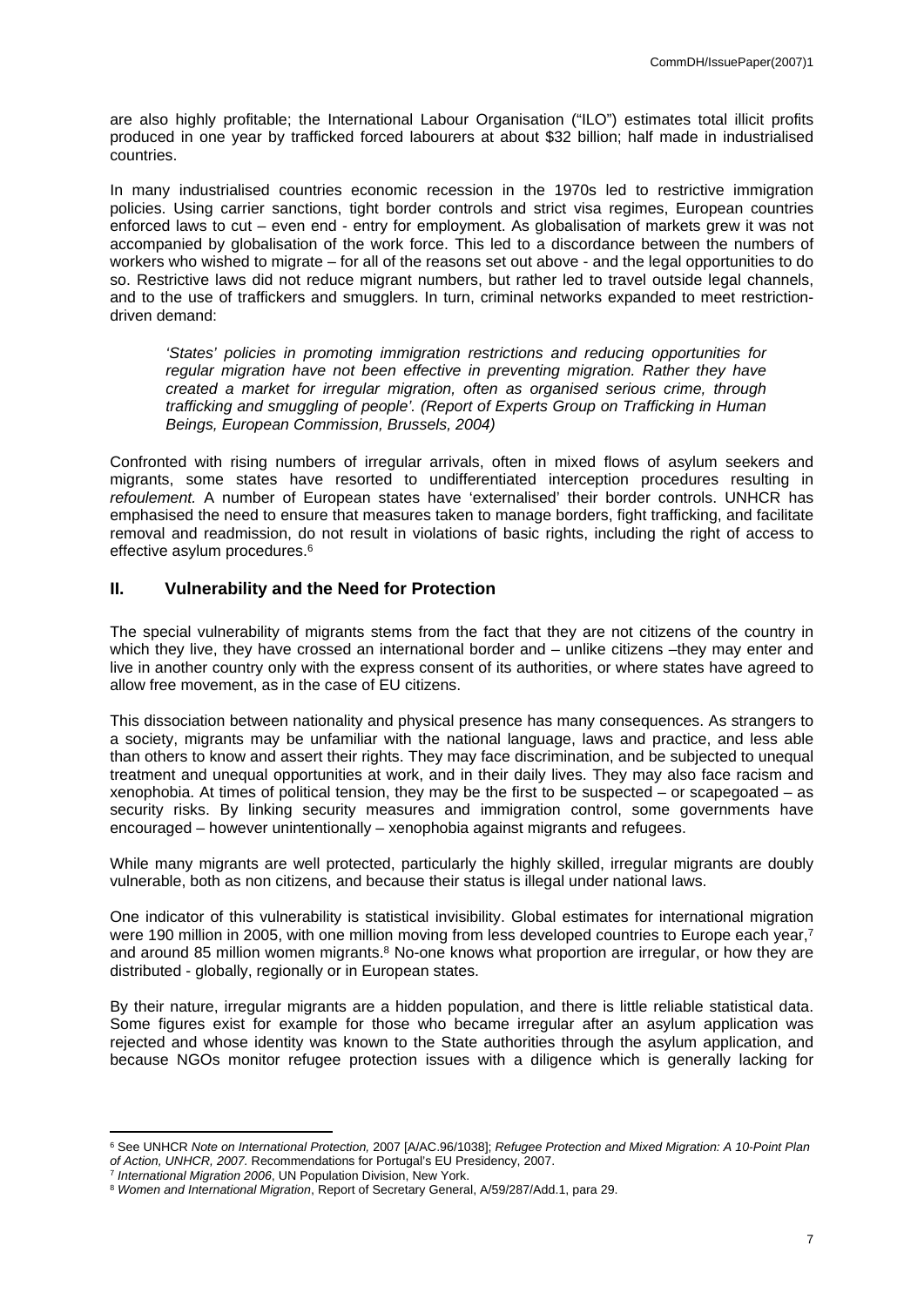migrants.<sup>9</sup> Information on migrants who moved to work, or to escape poverty, conflict and insecurity, is more elusive, although there is growing statistical attention to victims of trafficking. Those who enter illegally do so, by definition, without being recorded as such, while many who enter legally but remain without leave, are not counted, because there is no cross checking of entry and departure records. Migrants may be recorded as deported even if the order is not carried out, and they remain - inside the country but outside official statistics.

For all these reasons, official statistics give only a 'very partial coverage' of irregular migrants. Estimates suggest that between 10% and 15% of migrants are irregular;<sup>10</sup> that there are 4.5 million irregular migrants in the EU, upwards of 400,000 in the UK, and between 10 and 12 million in Russia. <sup>11</sup> Whether the introduction of biometric identity documents will result in more reliable data is unclear.

Another indicator of vulnerability is the acute *lack of information* on types of violation, the places where they occur, and their characteristics. Violations are unrecorded, or under recorded where migrants are irregular. Migrant women are one example; another are forced labourers who work in the underground economy and so tend to escape national statistics. Media and governmental reports on rights violations are increasing, but it is not clear whether this reflects increased levels or increased exposure. NGO reporting on migrants' rights is also increasing, but it still modest in comparison with that on refugees.

The Council of Europe's Parliamentary Assembly drew attention to the lack of information on abuses during removal, noting that it is 'often only by chance' that ill treatment comes to light<sup>12</sup>.

In practice, vulnerability is greatest at four points in the migration cycle: in the course of arrival, by land and sea; during irregular stay; in detention; and on removal.

# <span id="page-7-0"></span>*i. Arrival*

As states have tightened legal controls and strengthened – even fortified – their geographical borders, and as the opportunities for legal migration have shrunk, migrant trafficking and smuggling have expanded, refugees and migrants often travel together in 'mixed flows', routes have become more hazardous, and there has been an exponential increase in the dangers facing migrants as they move. One consequence of tighter border control, observed in Europe and on the US/Mexican border, has been to divert smugglers' boats into longer and more dangerous journeys. Many sea journeys from Africa to Europe are organised by smugglers. These journeys are accompanied by a significant loss of life, with regular reports of persons drowning, dying of exposure and dehydration, and even reports of deaths from violence by boat operators. Similar incidents are reported within countries when stowaways fall from container lorries, and are killed on motorways.

Another consequence is that states tend to conflate measures to deal with arriving migrants with action to deal with security threats. Thus Frontex's mandate to manage security risks at Europe's external borders has involved its patrols in intercepting boats carrying migrants from North Africa, and also in stopping 'illegal migration' by using false documents to leave their country. The purpose of both is to prevent illegal entry to EU member states.

Countries on the eastern land frontiers of Europe, are increasingly transit states for migration to the EU; they receive migrants and refugees from Asia and the Middle East, and then migrants and rejected asylum seekers are sent back from EU states under bilateral return agreements. There are reports that in some countries migrants and asylum seekers are routinely detained in bad conditions, subjected to violence, robbery and extortion; denied legal assistance and in some cases returned to countries where they face persecution and torture.<sup>13</sup> All receiving countries are making great efforts to cater for the large scale arrivals, although some countries, such as Malta, are struggling to provide

<sup>9</sup> But even here official data is often weak. 'The actual number of failed asylum seekers still in the UK is not known.' *Returning Failed Asylum Applicants*, Report by the Comptroller and Auditor General, House of Commons (HC) 76 Session 2005-2006, London, 14 July 2005, para. 8.

<sup>10</sup> *Towards a Fair Deal for Migrant Workers in the Global Economy*, ILO, 2004, paras 36-37.

<sup>11</sup> Parliamentary Assembly Recommendation 1807 (2007) on Regularisation Programmes for Irregular Migrants, 1st October 2007.

<sup>&</sup>lt;sup>12</sup> Recommendation 1547 (2002) on expulsion procedures in conformity with human rights and enforced with respect for safety and dignity, Parliamentary Assembly, 22 January 2002.

<sup>13</sup> Ukraine: On the Margins, Human Rights Watch, 2005.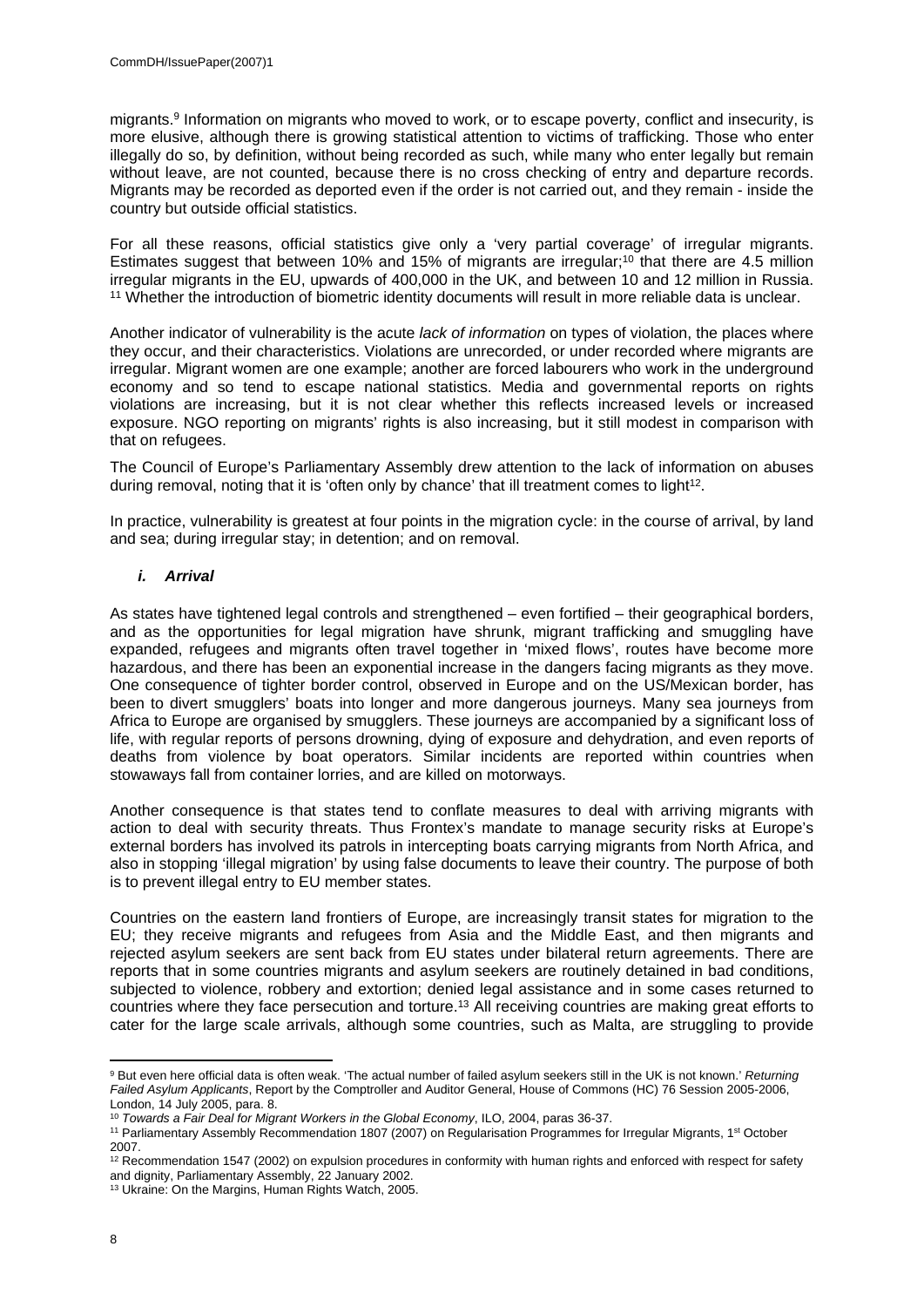adequate reception conditions. While there are calls for more-burden sharing from countries in the region, such as Malta, there seems to be a reluctance on the part of some member states to help out.

The challenge for national authorities, often with limited resources, is to protect the rights of migrants, and identify and protect asylum seekers, in the course of operations to rescue, receive, and where appropriate return, arrivals by sea and land. There is as yet no general system, comparable with that developed by UNHCR for refugees, for registering arriving migrants, providing them with temporary documentation, and maintaining a register of those who are known to have died, or who are reported missing.<sup>14</sup>

*Lack of identity papers* is both a source of vulnerability, and a serious problem for states. It can arise if asylum seekers are able to leave countries of persecution only on the basis of false identity papers; false passports are often used in smuggling operations; many trafficked women have their documents stolen or destroyed on arrival; other migrants may destroy identity documents and claim a false nationality to avoid removal. One tragic consequence is that the identities of those who die on the journey, whether drowned at sea or killed as stowaways, are often unknown – to national authorities and to their families.

Faced with the need to establish identity – name, date of birth, and nationality – some states have adopted procedures to determine nationality and to assess age. Nationality attribution through language and dialect analysis is criticised because it does not necessarily take into account the degree to which national borders cut through language groups.<sup>15</sup> If inaccurate, it may result in the return of migrants to countries of which they are not nationals. Similarly, age assessment procedures used to determine whether young migrants are under 18, and so entitled to protection as children, are criticised on the ground that age determination is a complex process involving physical, social and cultural factors, and particularly difficult in the case of older children. Wrong assessments may result in the wrongful detention of a separated or unaccompanied child.<sup>16</sup>

#### <span id="page-8-0"></span>*ii. During Irregular stay*

Some arriving migrants are removed speedily, without leaving detention. But for significant numbers removal may not take place for several years, or even at all. Removal is most delayed where the individual does not leave voluntarily, and where the state has lost track, or where identity and nationality are unclear, or return is impossible for practical reasons [for example because conflict makes return travel impossible]. Removal is legally impossible where the migrant is stateless, or where he or she has no effective nationality because the state of nationality does not protect by cooperating with return. The result may be a situation of continuing uncertainty, even 'limbo', in which the migrant has no legal immigration status, is liable to removal at some unspecified time, may not work, and is excluded from subsistence rights.

Some states deny irregular migrants access to *social and economic rights* as a means of forcing them to leave 'voluntarily'. Refusal of asylum applications may be followed by exclusion from social provision. The practice differs from state to state, but several reports have identified such policies including in Germany, Holland, the UK and Norway.<sup>17</sup>

Although states should provide free emergency *health care* regardless of legal status, there is no agreement on what treatment falls inside this narrow and often undefined category. A UK parliamentary inquiry reported that although the Health Department categorised maternity care as 'immediately necessary treatment', the patients remained liable for charges 'and the debt should be pursued in the normal way'. In some cases, vulnerable patients such as pregnant women and people with HIV/AIDS had been refused hospital treatment. In the case of HIV/AIDS, the inquiry noted the negative consequences of refusal in terms of cost and risk of infection; people wait until they were treatable as an emergency, at which point their viral load had increased. The African HIV Policy Network told the inquiry that anti-retroviral therapy was most cost effective; if denied, 'they will simply

<sup>14</sup> *Refugee Protection and Mixed Migration: A 10-Point Plan of Action*, UNHCR, 2007.

<sup>15</sup> 'Guidelines for the Use of Language Analysis in Relation to Questions of National Origin in Refugee Cases', *International Journal of Speech, Language and the Law: Forensic Linguistics* (2004), Vol. 11, No. 2, pp. 179-266.

<sup>16</sup> See generally Statement of Good Practice, Separated Children in Europe Programme, Save the Children & UNHCR, 2004. <sup>17</sup> See *The Return of Asylum Seekers*, ECRE, June 2005 and *European Survey on Undocumented Migrants' Access to Health Care*, Médecins du Monde European Observatory on Access to Health Care, June 2007.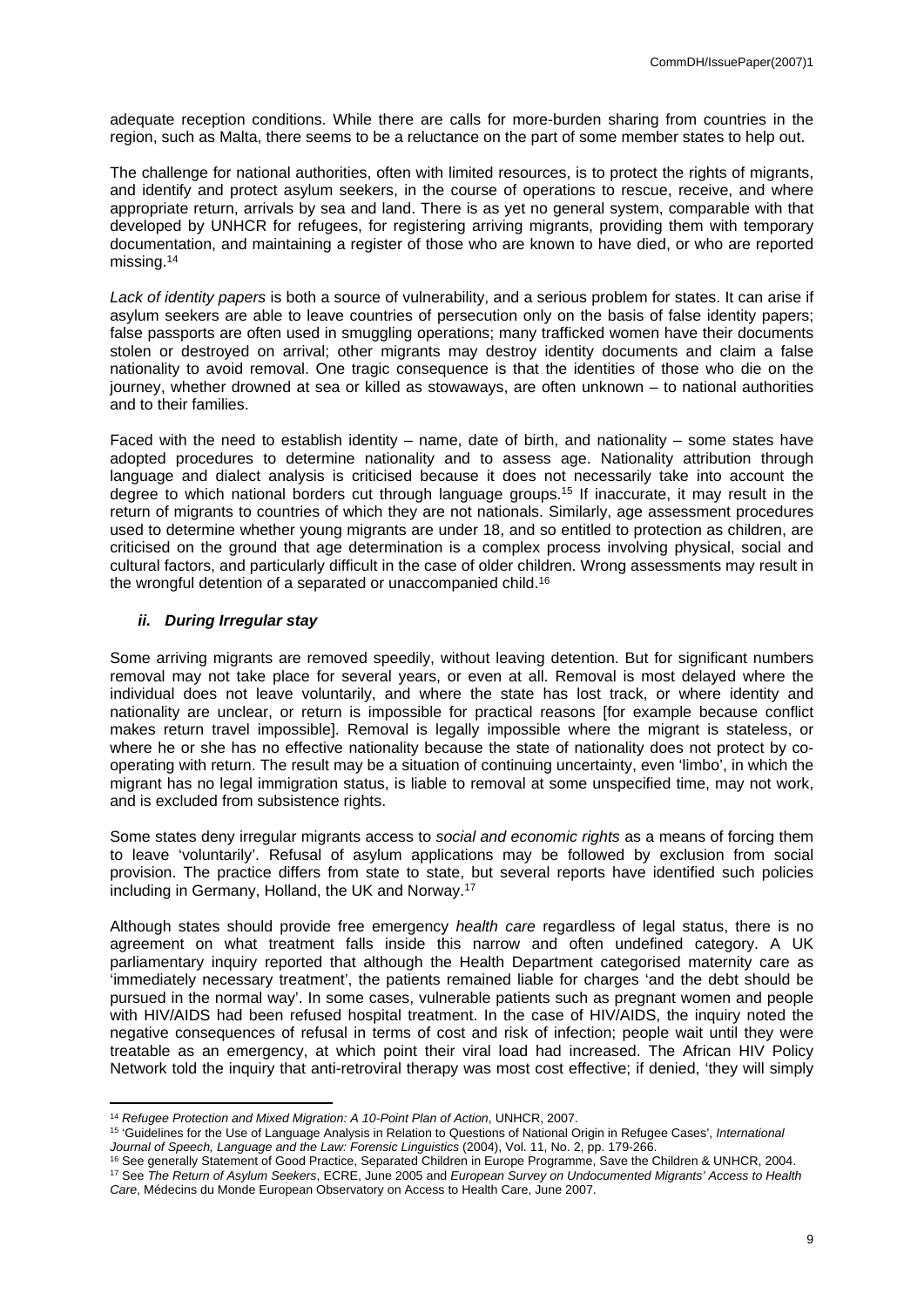present in the emergency department and then in intensive care with greater and greater frequency' and in a matter of a couple of days cost as much as a year's antiretroviral treatment'. Medical groups noted the inconsistencies where a state's overseas development agency is 'very actively campaigning for universal global access to anti retroviral treatment', and a very vulnerable group is denied treatment in the UK.<sup>18</sup>

Abuse in the private sector typically arises in *exploitative employment*, and when women, children and men are trafficked. Four UN human rights Special Rapporteurs - on migrants, the sale of children, trafficking, and violence against women - have reported abuses under their mandates in Europe, including trafficking of pregnant women whose babies are sold for illegal adoption; trafficking of women and girls for sexual exploitation, trafficking of children to beg or sell on the streets, trafficking of minors to obtain illegal social security benefits, and trafficking of men for exploitative employment in sectors such as agriculture, construction, catering, and domestic work.

*Racism and xenophobia* take many forms. When violence broke out in Karelia in Russia in 2006, migrants from Chechnya, Azerbaijan and Georgia were attacked, two died, and homes and businesses were destroyed. The local governor did not blame the mobs for violence, but rather the migrants, whose behaviour had been 'beyond the pale'.<sup>19</sup> The European Committee for the Prevention of Torture ['CPT'] criticised the practice in one detention centre of calling detainees by their immigration file/tag numbers, and of referring to them similarly in all official documents, including medical files. This was felt by many detainees to be humiliating and degrading, as was the practice of addressing detainees by their presumed nationality ("Sudanese, come here"…, "Algerian, do that…").<sup>20</sup>

Xenophobic popular attitudes are encouraged where irregular migration is linked to crime, unemployment, and terrorism, often by the tabloid media. This discourages objective reporting because of the sensitivity of the issue, the risk that positive coverage of an issue will act as a 'trigger' to tabloid stereotyping, and because of commercial pressures on print media with falling circulations, which encourage sensationalist reporting

# <span id="page-9-0"></span>*iii. Detention*

Detention typically takes place on arrival and pending removal; where removal is impossible or does not take place, irregular migrants may remain 'liable' to be detained until such time as they are removed, or their status is regularised. Reports by Human Rights Watch, Amnesty International and other NGOs, as well as from the CPT, describe severe overcrowding, inadequate bedding and clothing, recreation or exercise, fresh air, food, or medical services in a number of states.

- $\triangleright$  In Ukraine, immigration detainees lacked basic rights, including access to counsel, doctors and interpreters, the right to apply for release, and the ability to contact relatives. Many 'had no idea why they had been detained or how long they were likely to be held'. <sup>21</sup>
- $\triangleright$  Allegations of ill treatment are reported in emergency detention centres holding unaccompanied children in the Canary Islands, especially younger children, by peers as well as staff; According to one report, responsible authorities failed to investigate conditions, and children 'had nowhere to turn for help'.<sup>22</sup>

<sup>18</sup> UK Parliamentary Joint Committee on Human Rights, The Treatment of Asylum Seekers, 2006-7, paras 125-152.

<sup>19</sup> *International Herald Tribune*, 14 September 2006.

<sup>20</sup> *CPT Report on visit to Malta,* August 2005. CPT/Inf (2005) 15, para. 27.

<sup>21</sup> *On the Margins: rights violations against migrants & asylum seekers at the new eastern border of the EU*, Human Rights Watch, 2005.

<sup>22</sup> *Unwelcome Responsibilities: Spain's Failure to Protect the Rights of Unaccompanied Migrant Children in the Canary Islands*, Human Rights Watch, 2007.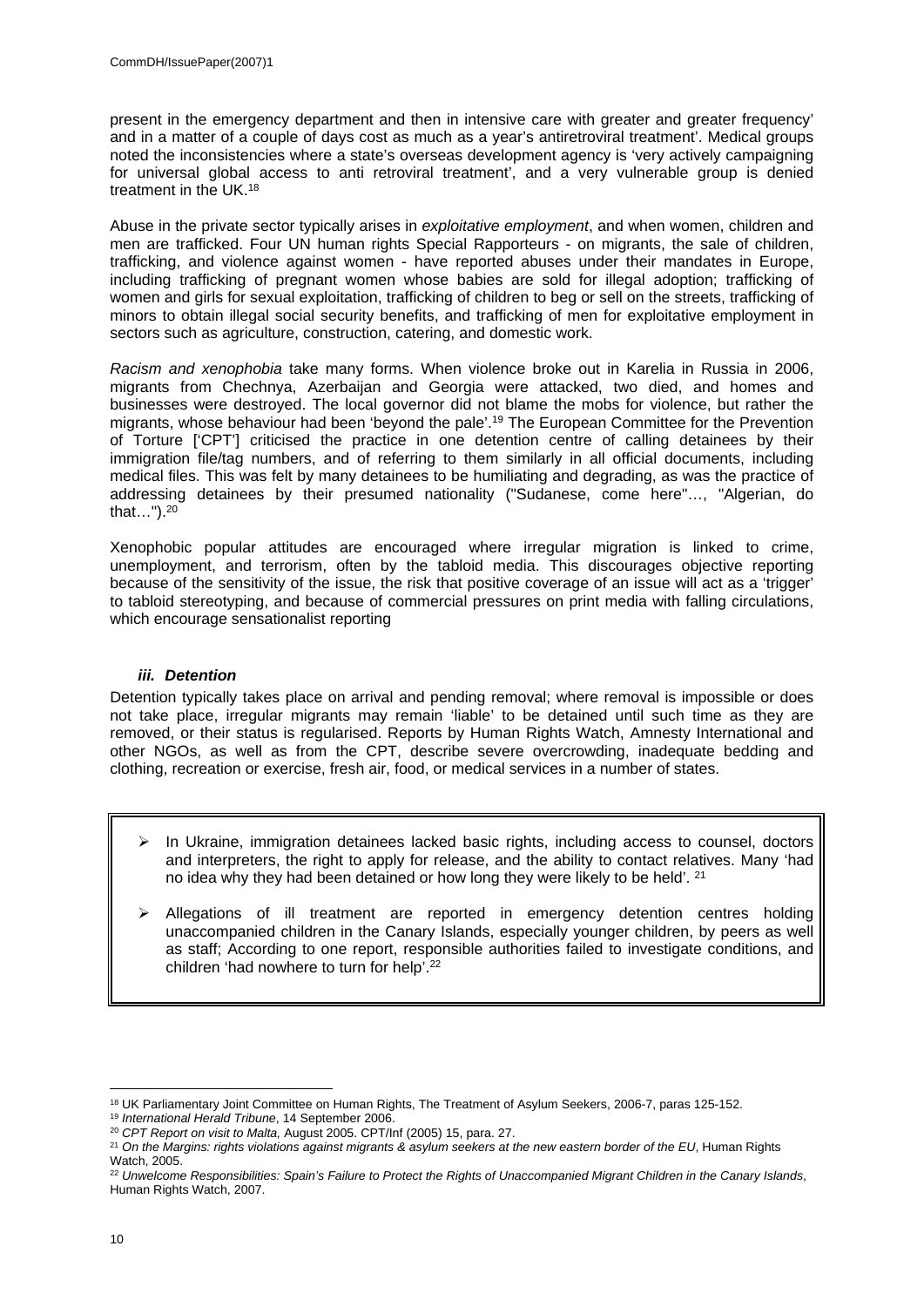- $\triangleright$  The UK Inspector of Prisons has noted that at the point where an initial detention decision is made, 'the child becomes invisible …there is no consideration of whether the welfare of a child in a family will be adversely affected by the process of detention'.<sup>23</sup>
- $\triangleright$  In one Greek detention centre the detainees 'had nothing to do all day and spent a lot of time playing chess with pieces they had cut out of cardboard….'<sup>24</sup>

The CPT has reported treatment in detention centres which

*'displayed a number of negative features - a prison-like environment, a climate of tension, a quasi-total absence of activities, a lack of regular outdoor exercise, inadequate medical/psychiatric care, a lack of information for foreign nationals concerning their situation, leading to uncertainty about their future - which for many of the detainees rendered their detention unbearable. Not surprisingly, cases of selfmutilation, suicide attempts, hunger strikes, vandalism and violence were relatively common. Such a state of affairs could well be considered as amounting to inhuman treatment.'<sup>25</sup>*

#### <span id="page-10-0"></span>*iv. On Removal*

Some irregular migrants return voluntarily. Some do so with financial assistance provided by the International Organisation for Migration. In all cases, return should take place in safety and dignity.

But some do not wish to return, and it is in this context that the question of the legitimate use of force by officials and contracted workers arises. Research by the UK Medical Foundation identified patterns of 'excessive or gratuitous force'.<sup>26</sup> The CPT found that where resistance is encountered during deportation by air, escort staff usually immobilise the detainee completely on the ground, face down, in order to put on the handcuffs. *'Keeping a detainee in such a position, in particular with the escort staff putting their weight on various parts of the body [pressure on the ribcage, knees on the back, immobilisation of the neck] when the person concerned puts up a struggle, entails a risk of positional asphyxia.'* <sup>27</sup>

The Parliamentary Assembly of the Council of Europe ['PACE'] has drawn attention to discrimination, racist verbal abuse, dangerous methods of restraint and even violence and inhuman or degrading treatment. 'All too often, the officials responsible for enforcing expulsion orders resort to an unjustified, improper or even dangerous use of force.'<sup>28</sup>

#### <span id="page-10-1"></span>**III. Rights under International Human Rights Law**

Until the late 1980s, when migration patterns changed, migrants – unlike refugees - were on the margins of human rights standard-setting. Most worker migration took place legally, on the basis of bilateral agreements, and migrants were often able to rely on their home countries for consular protection. This marginalisation was reinforced by the language of human rights law: rules of universal application which neither name migrants nor make *explicit* provision for their protection.

Then, in response to rising migrant numbers, often moving irregularly, and to evidence of human rights abuse during the migration cycle, migrants were identified as a vulnerable group and brought within the human rights mainstream. The International Convention on Protection of the Rights of All Migrant Workers and Members of the their Families was adopted by the UN General Assembly Resolution 45/158 of 18 December 1990 ['CMW'] and a UN Special Rapporteur on the Rights of Migrants was

<sup>23</sup> Report of HMIP, cited in UK Pmt Jt Cttee on Human Rights, The *Treatment of Asylum Seekers,* 10th report of session 2006-7, para. 243.

<sup>24</sup> *Greece: Out of the Spotlight :The rights of foreigners and minorities are still a grey area***,** Amnesty International, 5 October 2005.

<sup>25</sup> *CPT Report on visit to Malta,* August 2005. CPT/Inf (2005) 15, para. 28

<sup>26</sup> *Harm on Removal*, Medical Foundation for the Care of Victims of Torture, London, 2004.

<sup>27</sup> *Deportation of foreign nationals by air [*Extract from 13 General Report [CPT/Inf (2003) 35], para.34.

<sup>&</sup>lt;sup>28</sup> PACE Recommendation 1547 (2002) on Expulsion procedures in conformity with human rights and enforced with respect for safety and dignity.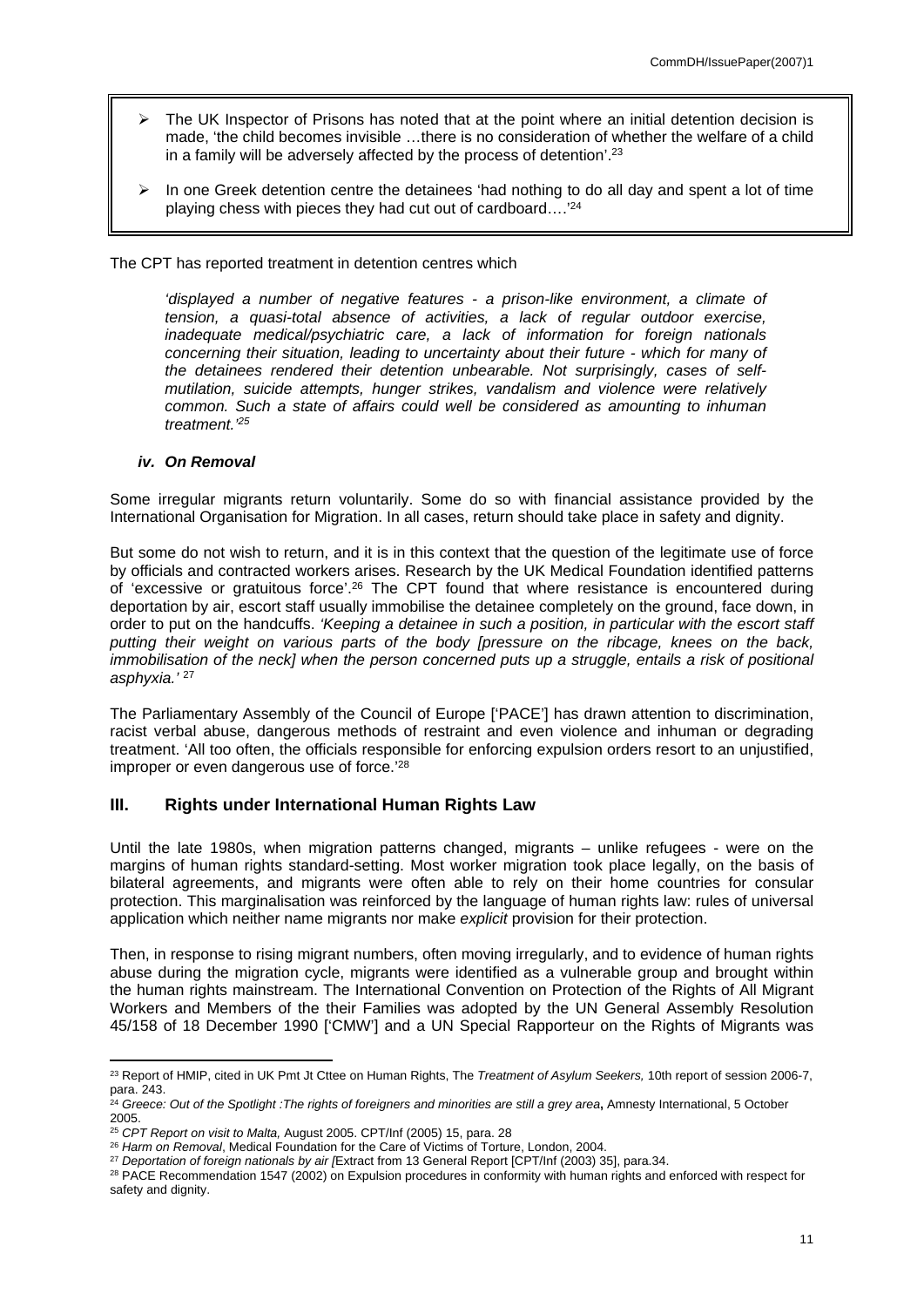appointed; some rights protection was integrated into the Palermo Protocols, and the UN treaty bodies confirmed that all non citizens are protected by human rights treaties. Most recently, PACE adopted minimum human rights standards for irregular migrants in Europe, drawn from international human rights law ['European minimum standards'].<sup>29</sup>

States have a general duty to protect all migrants' rights, regardless of nationality or status, both in transit, and within each state. Equally, migrants' home states have a duty to protect the rights of their citizens, and to address human rights violations which underpin involuntary migration, including refugee flight. Human rights law thus provides a framework for policies to reduce the 'drivers' of involuntary migration, by – e.g. ending gender discrimination, strengthening rights to health and education, and protecting civilians in situations of civil conflict. In turn, migrants have duties to respect national laws in 'host' states.

Migrants in Europe have rights under regional and international human rights law, which – with narrow exceptions - protect both citizens and non citizens. The European Convention on Human Rights ['ECHR'] is the most developed human rights treaty, through its case law, and because it is applied in national law and by national courts<sup>30</sup>. In addition to their duties under this Convention, all European states have also agreed to protect human rights under other international agreements, which protect social, economic, civil, political and cultural rights generally, and give specific protection to women and children. For example, international labour standards protect migrant workers; the CPT monitors to prevent torture and ill treatment regionally; and – for most European states –treaties protect victims of trafficking and smuggling. All European states are parties not only to the ECHR and the European Convention for the Prevention of Torture and Inhuman and Degrading Treatment or Punishment, but also to UN treaties: the International Covenant on Civil and Political Rights, the International Covenant on Economic, Social and Cultural Rights, the Convention Against Torture, the Convention on the Elimination of All forms of Discrimination Against Women, the Convention on the Elimination of All Forms of Racial Discrimination, and the Convention on the Rights of the Child. Most European states are parties to the Trafficking and Smuggling Protocols, and some to the Optional Protocol to the Convention Against Torture.

These treaties create a composite body of law which binds European states. It reaffirms the rights protected in the ECHR, and in some instances goes beyond to provide wider protection. The Convention on the Rights of the Child ['CRC'], for example, creates a comprehensive framework for child protection, including social and economic rights; the International Covenant on Civil and Political Rights ['ICCPR'], gives a right to equality before the law which – unlike the ECHR $31$  – is freestanding. and not linked to other rights; the International Covenant on Economic, Social and Cultural Rights ['ICESCR'] includes migrants regardless of their status in most social and economic rights – e.g. to health and education.

The UN treaties are interpreted through General Comments. Thus, the rights in the CRC are

*'not limited to children who are citizens …. and must therefore, if not explicitly stated otherwise in the Convention, also be available to all children - including asylumseeking, refugee and migrant children - irrespective of nationality, immigration status or statelessness'*. 32

Although few European states have yet ratified the International Convention on the Rights of All Migrant Workers and Members of their Families<sup>33</sup> it is important to recognise that this does not affect their duty to protect migrant workers' rights, since the Convention essentially mirrors rights already protected in other treaties which already bind these states. The Convention is important because it articulates rights defined in other treaties in ways which take into account the particular situation of migrant workers, including irregular migrant workers, and it provides a framework for state cooperation, including collaboration to prevent and eliminate illegal movements.

<sup>29</sup> PACE Resolution 1509 (2006).

<sup>30</sup> See Jeremy McBride, *Irregular Migrants and the European Convention on Human Rights,* AS/Mig/INf(2005)21, 2005.

<sup>&</sup>lt;sup>31</sup> This distinction is becoming less important, as more states ratify Protocol No. 12 to the European Convention on Human

Rights.

<sup>32</sup> CRC Committee General Comment No. 6 (2005) Treatment of unaccompanied and separated children outside their countries of origin, para. 12.

<sup>33</sup> Only three Council of Europe Member States have ratified this Convention: Turkey, Azerbaijan, and Bosnia and Herzegovina.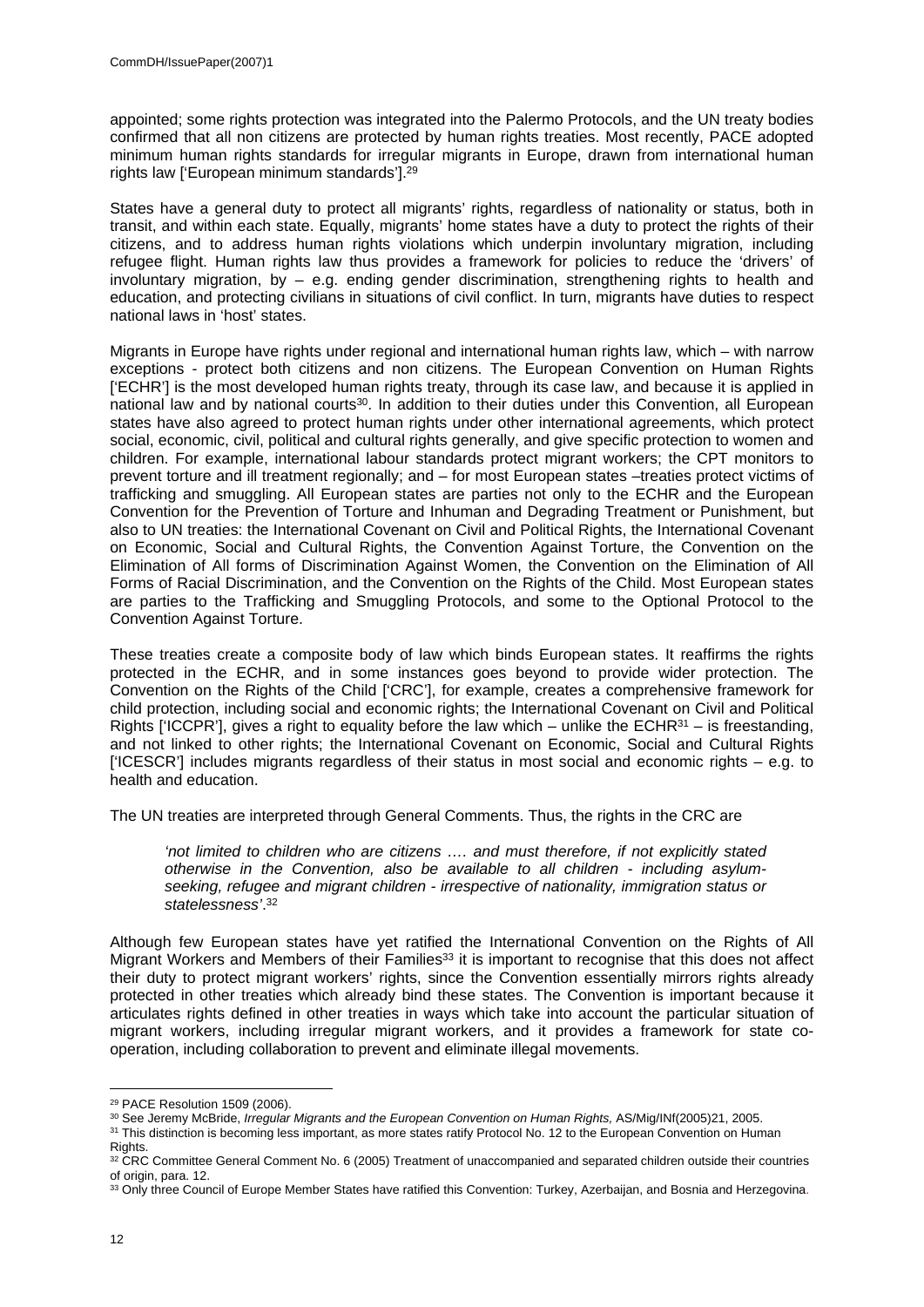International law recognises the right of each state to determine which foreign national may enter and remain in its territory, and to return those it refuses to their countries of nationality. Within this framework, states are required to secure rights to 'everyone in their jurisdiction'.<sup>34</sup> ECHR case law is clear that illegality of status does not automatically preclude enjoyment of Convention rights.<sup>35</sup>

The Human Rights Committee has set out the general rule that each of the rights in the ICCPR must be guaranteed without discrimination between aliens and citizens. The exceptions are narrow. Non citizens have no right to political participation, or to enter or remain, and consent for entry may be given subject to conditions relating, for example, to movement, residence and employment; a state may also impose general conditions upon an alien who is in transit.

But once a migrant is physically in a state's territory, the rights set out in the Covenant

*'must … be available to all individuals, regardless of nationality or statelessness, such as asylum seekers, refugees, migrant workers and other persons'.<sup>36</sup>*

The principle of equality and non-discrimination means that distinctions between groups are only permissible if they are prescribed by law, pursue a legitimate aim, and are strictly proportionate to that aim.

PACE has recognised a need to clarify the rights to be enjoyed by irregular migrants, despite the fact that this is a 'difficult and sensitive issue' for states<sup>37</sup>. The European minimum standards cover civil, political, economic and social rights.

#### *Minimum civil and political rights*

- *The right to life*: unreasonable force should not be used to prevent the entry of non nationals, and authorities have a duty to try to save those whose lives may be in danger in seeking to enter a country.
- *Protection from torture and inhuman or degrading treatment or punishment*. The return process should respect the right to dignity, and coercive measures should be 'kept to a minimum'.
- *Protection from slavery and forced labour.*
- *Detention* should be used *only as a last resort*, judicially authorised, and not for an excessive period of time.
- *The right to asylum and non refoulement* should be respected.
- *The right to an effective remedy before removal*, which should be before a competent, independent and impartial authority, with interpretation and legal aid.
- *Respect for private and family life*; removal should not take place where there are 'particularly strong ties'.
- *The right to marry*; 'total barriers' should not prevent them from doing so.
- *The right to equality*: there should be no discrimination in the enjoyment of rights; or discrimination on grounds of race or ethnicity in admission, stay or expulsion.

*Minimum economic and social rights* include:

- *Adequate housing and shelter* guaranteeing human dignity.
- *Emergency health care should be available to irregular migrants.*
- *Social protection where it is necessary to alleviate poverty and preserve human dignity*. Migrant children should enjoy social protection on the same footing as national children.
- *Rights in employment*: fair wages, reasonable working conditions, access to court to defend rights, trade activity. The state should 'rigorously' pursue employers breaching these terms.
- *Right to primary and secondary education* for all children.

<sup>34</sup> ECHR, Art. 1; ICCPR, A.2; CRC, A.2.

<sup>35</sup> See MacBride, above.

<sup>36</sup> HRC *The Nature of the General Legal Obligation Imposed on States Parties*, General Comment No. 31, para. 10.

<sup>37</sup> PACE resolution 1509 (2006).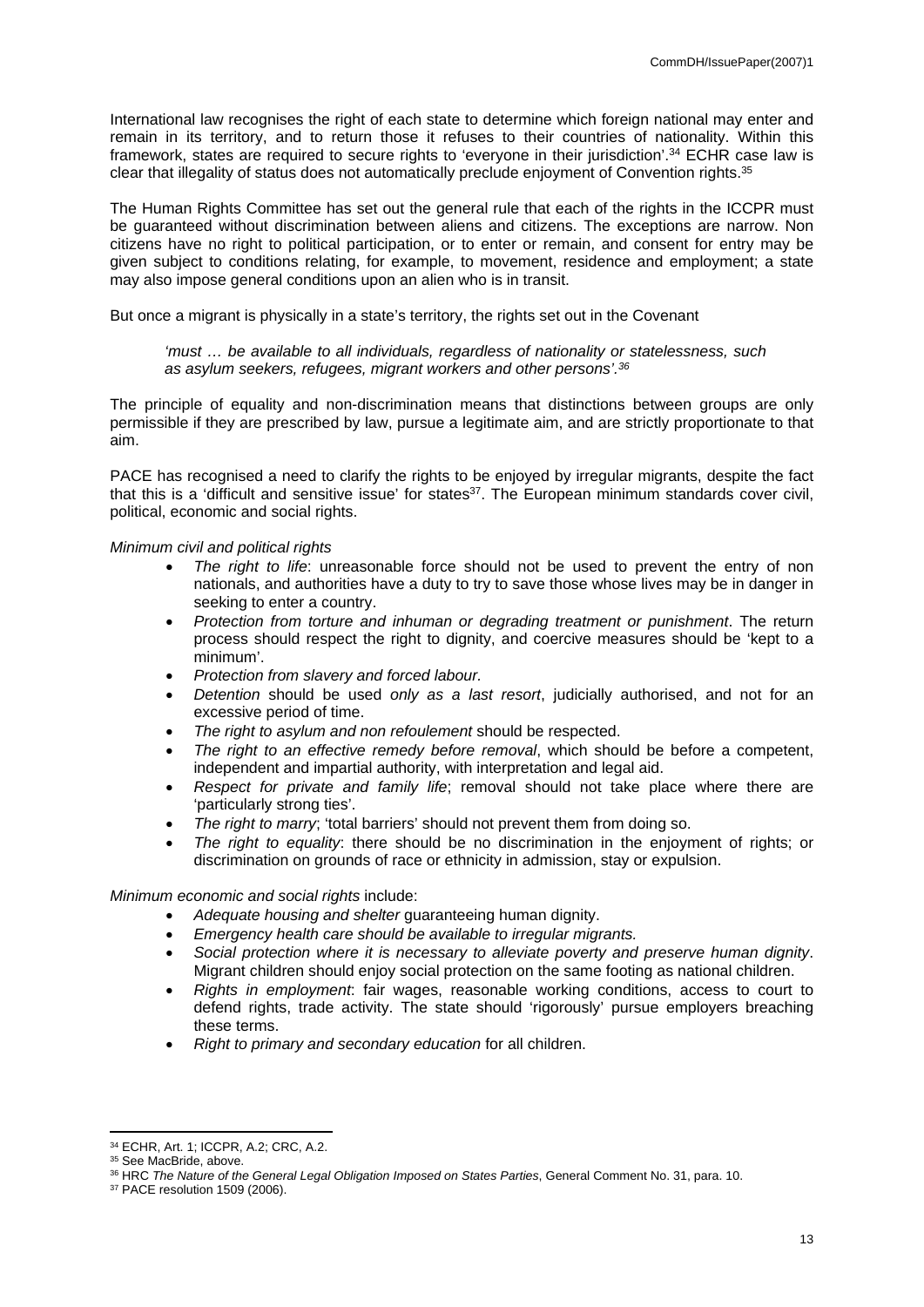#### *Protection in Specific Situations*

How do these principles apply where the rights of irregular migrants are most at risk - on the journey; during irregular stay; in detention; and during return to countries of origin? In each situation, the state has both negative and positive duties to protect irregular migrants. There is a negative obligation to ensure that state officials do not abuse rights, e.g. by inflicting ill treatment, or by removing an individual to such treatment in another country. The positive obligation to protect requires states to take measures to ensure that private persons, including employers, do not ill treat those within their power.

# <span id="page-13-0"></span>*i. On the journey*

Restriction of avenues for legal migration has gone hand in hand with a growth in criminal involvement in the illegal transportation of migrants.

States' protection duties take a number of forms. They must protect the lives and safety of migrants under international human rights, refugee, maritime, and criminal law. Most European states are now bound by the two Palermo Protocols on trafficking and smuggling,<sup>38</sup> which define trafficking and smuggling as international criminal offences; require states to prosecute smugglers and traffickers [but not migrants], incorporate the state's duty to rescue those in distress under maritime law, and require states to protect migrants' rights regardless of status. The fact that smuggling is defined as an illegal act in which the migrant is complicit, does not affect the state's duty to:

*'take all appropriate measures…to preserve and protect the rights [of smuggled persons] … in particular the right to life and the right not to be subjected to torture, inhuman and degrading treatment or punishment'.*

Where arrivals include both migrants and refugees, States must put in place procedures to identify those requiring international protection and to ensure access to fair and efficient asylum procedures.

In intercepting irregular movement, or preventing illegal entry, states must respect the individual's right to leave his or her own country. Measures to control entry of non nationals, and prevent illegal border crossing must be compatible with the prohibition on inhuman and degrading treatment and punishment, and with the right to life; the European Court found that an order to border guards to fire in order to protect borders 'at all costs' was incompatible with the right to life.<sup>39</sup>

Given their particular needs and vulnerability, traumatised or injured migrants should be afforded basic humanitarian assistance, including medical and psychological care upon arrival.

#### <span id="page-13-1"></span>*ii. In Detention*

Although states are not prohibited from detaining irregular migrants to prevent unauthorised entry, or with a view to deportation or removal, a state's power to detain is limited, and it must protect the rights of those detained<sup>40</sup>. Irregular migrants who are detained are not prisoners, have not been convicted of a criminal offence, and should be held in appropriate conditions. Detention should be used only as a last resort, judicially authorised, and not for an excessive period of time.

*'Where necessary, irregular migrants should be held in special detention facilities and not with convicted prisoners. Suitable accommodation should be available to lodge families together but otherwise men and women should be housed separately.* 

*Detainees should have the right to contact anyone of their choice [lawyers, family members, NGOs, UNHCR, etc], have access to adequate medical care and access to an interpreter and free legal aid where appropriate. There should be independent* 

<sup>38</sup> Protocol to Prevent, Suppress and Punish Trafficking in Persons, A.9(4) ; Potocol against the Smuggling of Migrants by Land, Sea and Air.

<sup>39</sup> *Streletz, Kessler and Krenz v Germany* (934044/96; 35532/98;44801/98), 2001.

<sup>40</sup> See Guideline 6, 'Conditions under which Detention may be Ordered', Twenty Guidelines on Forced Return, CM(2005)40 final, May 2005.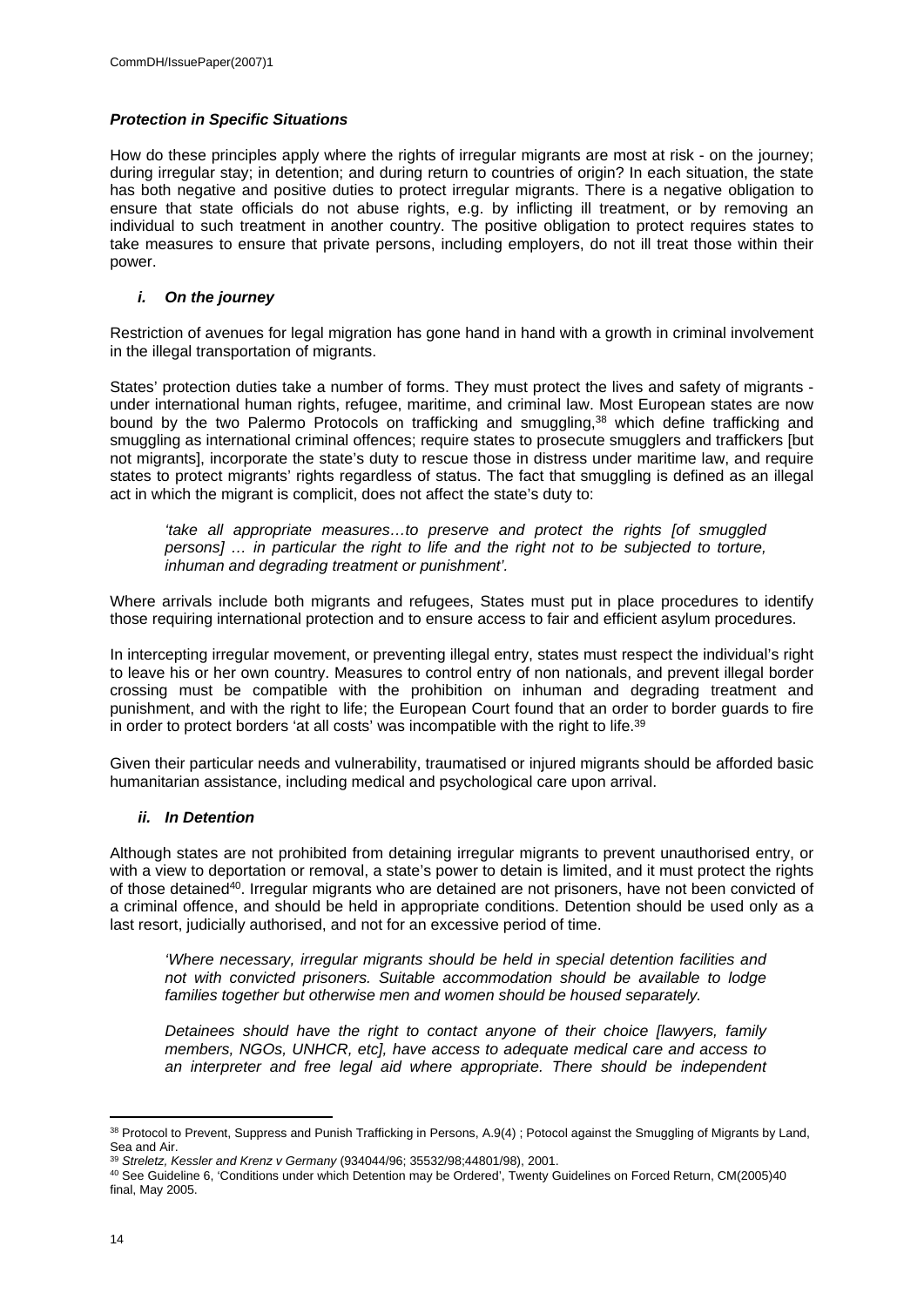*judicial scrutiny of the legality and need for continued detention. Those detained should be informed of their rights, and entitled to challenge the lawfulness of detention in court.*

*Detention of irregular migrants should be judicially authorised. Independent judicial scrutiny of the legality and need for continued detention should be available. Those detained should be expressly informed, without delay and in a language they can understand, of their rights and the procedures applicable to them. They should be entitled to take proceedings before a court to challenge speedily the lawfulness of their detention.* 

*They are entitled to communicate with the consular posts of their country of origin.'*  (PACE Resolution 1509 (2006) 12.4 – 12.6.*)* 

CPT standards apply the prohibition on cruel, inhuman and degrading treatment to a variety of custodial settings: transit and international zones at airports, police stations, prisons and specialised detention centres. It is 'axiomatic' that detainees held in airport lounges should be provided with suitable means for sleeping, granted access to their luggage and to sanitary and washing facilities, and allowed to exercise in the open air; access to food and, if necessary, medical care should be guaranteed. It is 'indefensible' for detainees to be held in police stations for prolonged periods, deprived of any form of activity and sometimes compelled to share cells with criminal detainees. The Committee notes that 'by definition' a prison 'is not a suitable place in which to detain someone who is neither convicted nor suspected of a criminal offence'.<sup>41</sup>

There is a clear tension between human rights principles and state practice where children are detained. The CRC requires that in all actions by public authorities concerning children the best interests of the child is to be a primary consideration. Detention 'cannot be justified' solely on the basis of irregular status under national immigration law. The CRC requires – *inter alia* - that special arrangements must be made for living quarters that are suitable for children and that separate them from adults, unless it is considered in the child's best interests not to do so; the underlying approach to such a programme should be 'care' and not 'detention'. Children should have access to legal aid, the opportunity to receive visits from friends, relatives, religious, social and legal counsel and their guardian. They should be provided with all basic necessities as well as appropriate medical treatment and psychological counselling where necessary. During their period in detention, children have the right to recreation and play.<sup>42</sup>

The Optional Protocol to the UN Convention against Torture ['OP CAT'] requires states to establish 'visiting bodies' for the prevention of torture. This provides an additional safeguard for migrants at the national level, in addition to CPT visits.

#### <span id="page-14-0"></span>*iii. During Irregular stay*

Entering a country in violation of its immigration laws does not deprive migrants of their fundamental human rights, nor does it affect the obligation of states to protect irregular migrants. The duty extends not only to rights for which the state is directly responsible – for example state health care – but also to abuse by private individuals, including employers.

In one rare national court decision, foreign nationals detained for reasons of national security successfully challenged their indefinite detention without trial as a violation of their *right to equality and liberty.* They argued that the law under which they were detained applied to foreigners, not to nationals, and that it was not permissible for the state to discriminate between aliens and its own nationals as regards their right to liberty. The UK House of Lords held that while the rights of the two groups might differ in an immigration context, international human rights law did not permit discrimination between citizens and aliens in their right to liberty.<sup>43</sup>

<sup>41</sup> European Committee for the Prevention of Torture: The CPT Standards, Part IV: Foreign Nationals Detained under Aliens Legislation: 7<sup>th</sup> General Report [CPT/Inf(97) 10].

<sup>42</sup> Committee on the Rights of the Child, General Comment No 6 (2005): *The treatment of unaccompanied or separated children outside the country of their origin.*

<sup>43</sup> A(FC) and others (FC) (Appellants) v. SSHD (Respondents) [2004] UKHL 56, at #136.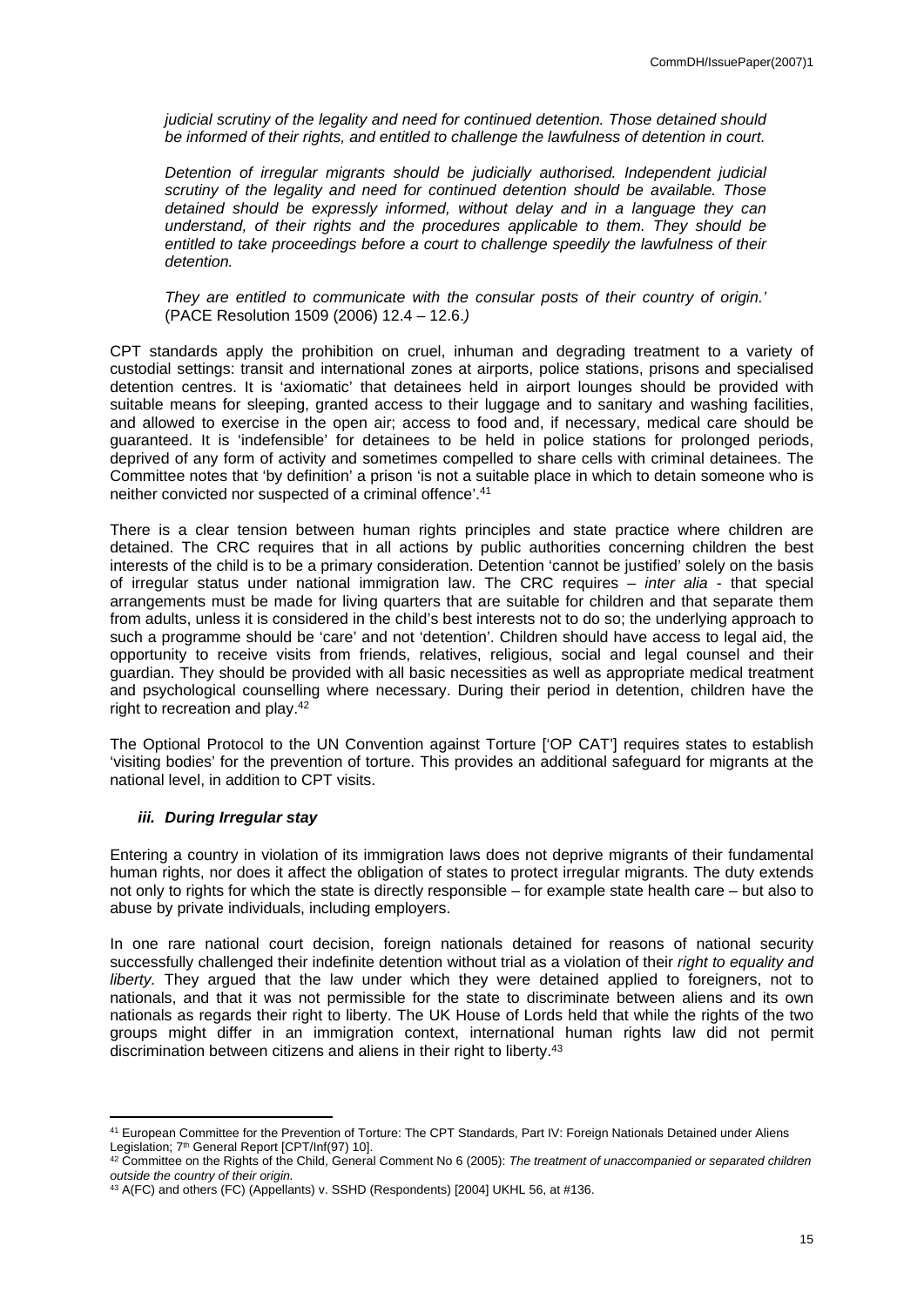A body of international norms defining the *right to health* has been developed, primarily within the UN by treaty bodies, by the Special Rapporteur on the Right to Health, and by the World Health Organisation. As parties to the International Covenant on Economic, Social and Cultural Rights, European states have direct obligations to respect the right to health generally; and specifically by 'refraining from denying or limiting equal access for all persons, including prisoners or detainees, minorities, asylum seekers and illegal immigrants…'. It follows that health services must be available and accessible to the disadvantaged, the vulnerable and those living in poverty. On this issue, see the European Committee on Social Rights' decision in respect to health care to children and young persons within a State territory, including irregular migrants<sup>44</sup>

Within Europe, the ECHR protects those in extreme situations through its provisions relating to the right to life and the protection from inhuman and degrading treatment. The minimum standards identified by PACE which draw on the provisions of international and European human rights treaties, rights require states to make emergency health care available to irregular migrants, and to seek to provide more holistic health care, taking into account, in particular, the specific needs of vulnerable groups such as children, disabled persons, pregnant women and the elderly. Those with long term medical conditions, such as HIV/AIDS are one vulnerable group.

Denial of essential treatment – e.g. for pregnant women – can breach the right to life as provided for in the ECHR; in the extreme context of terminal illness, e.g. AIDS, deportation to a country where treatment is not available, could breach the right to be protected from inhuman and degrading treatment. Similarly, where access to antenatal care is normally free, but made dependant on payment in the case of irregular migrants, issues of discrimination in the enjoyment of the right to life, to protection from inhuman treatment, and to family life arise.<sup>45</sup>

International law, notably the International Labour Organisation ("ILO") employment standards, and criminal laws on smuggling and trafficking, set frameworks for protection and prosecution in situations of *forced and exploitative employment.* Under the European minimum standards, irregular migrants are entitled to fair wages, reasonable working conditions, compensation for accidents, access to the courts to defend their rights, and freedom to form and join a trade union. Any employer failing to comply with these terms should be 'rigorously pursued' by the relevant authorities in member states. The European Court has defined as forced labour a situation where an individual is forced to work against his or her will and without pay; slavery would arise where the worker had no personal autonomy and had been reduced to the status of an object.<sup>46</sup>

Although trafficking is a serious crime in most European states, in practice there have been few prosecutions of trafficking for forced labour because forced labour tends not to be defined as an offence in national legislation, making it difficult to prosecute. The ILO has therefore identified six elements of forced labour which can be separately prosecuted as criminal offences: threats or actual physical harm to the worker; confinement to the workplace; debt bondage: where the worker works exclusively to pay off a debt to the employer or loan; withholding of payment; retention of passports, so that the worker cannot leave; and threat of denunciation to the authorities.

# <span id="page-15-0"></span>*iv. Removal*

In exercising their right to control entry and residence of migrants, states are generally entitled to return irregular migrants, using measures which respect human rights, safety and dignity. Forced return raises three distinct protection issues. When does human rights law prohibit removal and return? What limits are placed on the means and methods which a state may use in effecting return? What is the position where removal cannot take place?

Removal is prohibited when it would constitute *refoulement* – forcible return – of a refugee to a situation of persecution, or of a refugee or migrant to a situation where there is a real risk of 'irreparable harm' such as unlawful killing or torture, either in the first country or in any country to of subsequent removal. International human rights law prohibits *refoulement* – including through the informal transfer or 'extraordinary rendition' – to a state where he would face torture or inhuman or

<sup>44</sup> ECSR, *FIDH v. France* (14/2003), 7 November 2003.

<sup>45</sup> See ECtHR, *D v UK* (30240/96), 2 May 1997; CESCR General Comment No.14 (2000) The Right to the highest attainable standard of health.

<sup>46</sup> ECtHR, *Siliadin v France* (73316/01), 26 July 2005.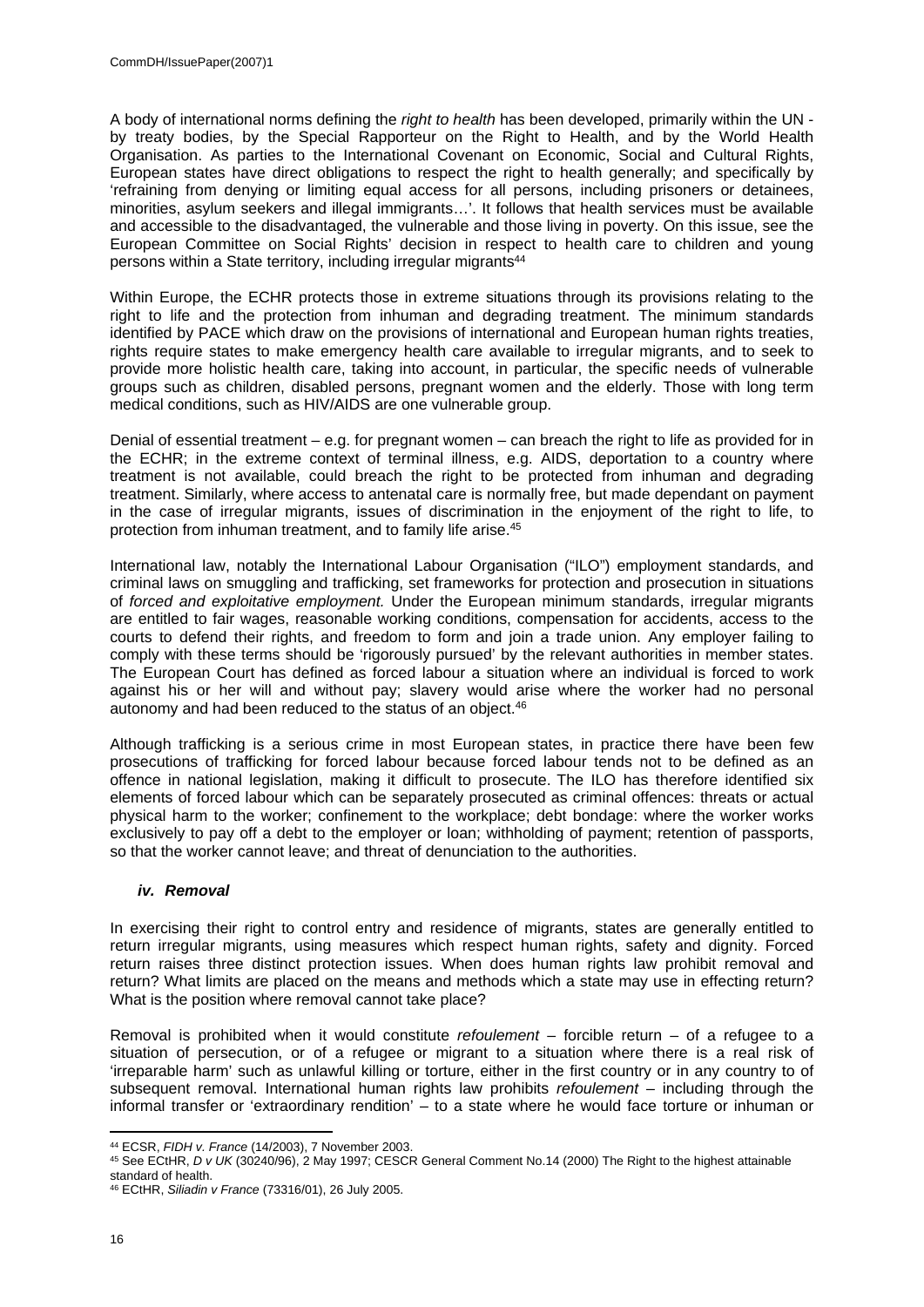degrading treatment or punishment. In human rights law, unlike in refugee law, the prohibition applies irrespective of any security considerations in the host state.<sup>47</sup>

Removal may also be prohibited where, for example, there are particularly strong family or social ties with the 'host' country, and where the lack of links with the country to which s/he would be removed means that removal would irrevocably sever all social ties between the deportee and the community  $s/he$  is living in<sup>48</sup>. Central to protection is the migrant's ability to challenge removal in court.

There are clear limits to the means and degree of coercion which European states may use to enforce removal. The issue most commonly arises where irregular migrants, including rejected asylum seekers, are unwilling to leave the country. The limits to coercive action relate to the form of physical force used in removal proceedings and to measures like withdrawal of social benefits from irregular migrants, or sanctions on their employers, in order to compel them to co-operate with return or to leave voluntarily.

The tension which arises between the state's right to remove under immigration laws, and its duty to protect under human rights law, arises in acute form where irregular migrants with young children are excluded from health and social provision. In some instances this is a policy intended to act as an incentive for 'voluntary' departure, but it contravenes the Convention on the Rights of the Child's requirement that 'no child' is deprived of access to health care.<sup>49</sup>

The CPT has set standards for the use of coercion during removal. It recognises that law enforcement officers may on occasion have to use force, but the force used should be no more than is reasonably necessary. It would be 'entirely unacceptable' for migrants to be physically assaulted as a form of persuasion to board a means of transport or as a punishment for not having done so. Any medication must only be given on the basis of a medical decision and in accordance with medical ethics. The Committee recommends 'an absolute ban on the use of means likely to obstruct the airways [nose and/or mouth] partially or wholly, which create a 'considerable risk' to the lives of the persons concerned, for example by gagging the mouth and/or nose with adhesive tape, putting a cushion or padded glove on the face, or pushing the face against the back of the seat in front. Security considerations 'can never serve to justify' escort staff wearing masks during deportation operations. The practice is highly undesirable since it could make it difficult to ascertain who is responsible in the event of allegations of ill treatment.<sup>50</sup>

Guidelines adopted by the Council of Europe's Committee of Ministers apply states' human rights duties to the specific circumstances of forced return: procedural protection, protection during detention, and during removal. They confirm state responsibility for the actions of private contractors as well as state employees, and require 'effective and independent investigation' into any complaint of ill treatment.<sup>51</sup>

# <span id="page-16-0"></span>**IV. Some Obstacles and Dilemmas**

This paper has set out the human rights which migrants enjoy, regardless of legal status, in theory and in practice. The reasons why they frequently do not enjoy such rights may be explained on a number of different levels. These obstacles include: illegality; ignorance of rights; impact of counter-terrorism measures; violations in the private sector; an economic and social rights protection 'gap'; the use of biometric ID and statelessness.

#### *Illegality*

International law leaves the decision whether to penalise irregular migration to States. Many criminalise illegal entry or stay; this is a 'victimless' crime, with injury to the state's authority in controlling its borders, rather than to an individual. *Illegality* has a number of negative effects which can create dilemmas for states, as well as becoming obstacles to protection. The dilemmas arise

<sup>47</sup> CAT,*Agiza v Sweden* (233/2003), 20 May 2005; ECtHR, *Chahal v UK* (22414/93), 15 November 1996.

<sup>48</sup> ECtHR, *Berrehab v Netherlands* (10730/84), 21 June 1988; ECtHR, *Nasri v France* (19465/92), 13 July 1995.

<sup>49</sup> CRC Art..24(1).

<sup>50</sup> *Foreign nationals detained under aliens legislation*, 7th General Report [CPT/Inf(97) 10], para. 36. *Deportation of foreign* 

*nationals by air,* 13 General Report [CPT/Inf (2003) 35], para. 36, and 38.

<sup>51</sup> *Twenty Guidelines on Forced Return*, CM(2005)40 final, May 2005.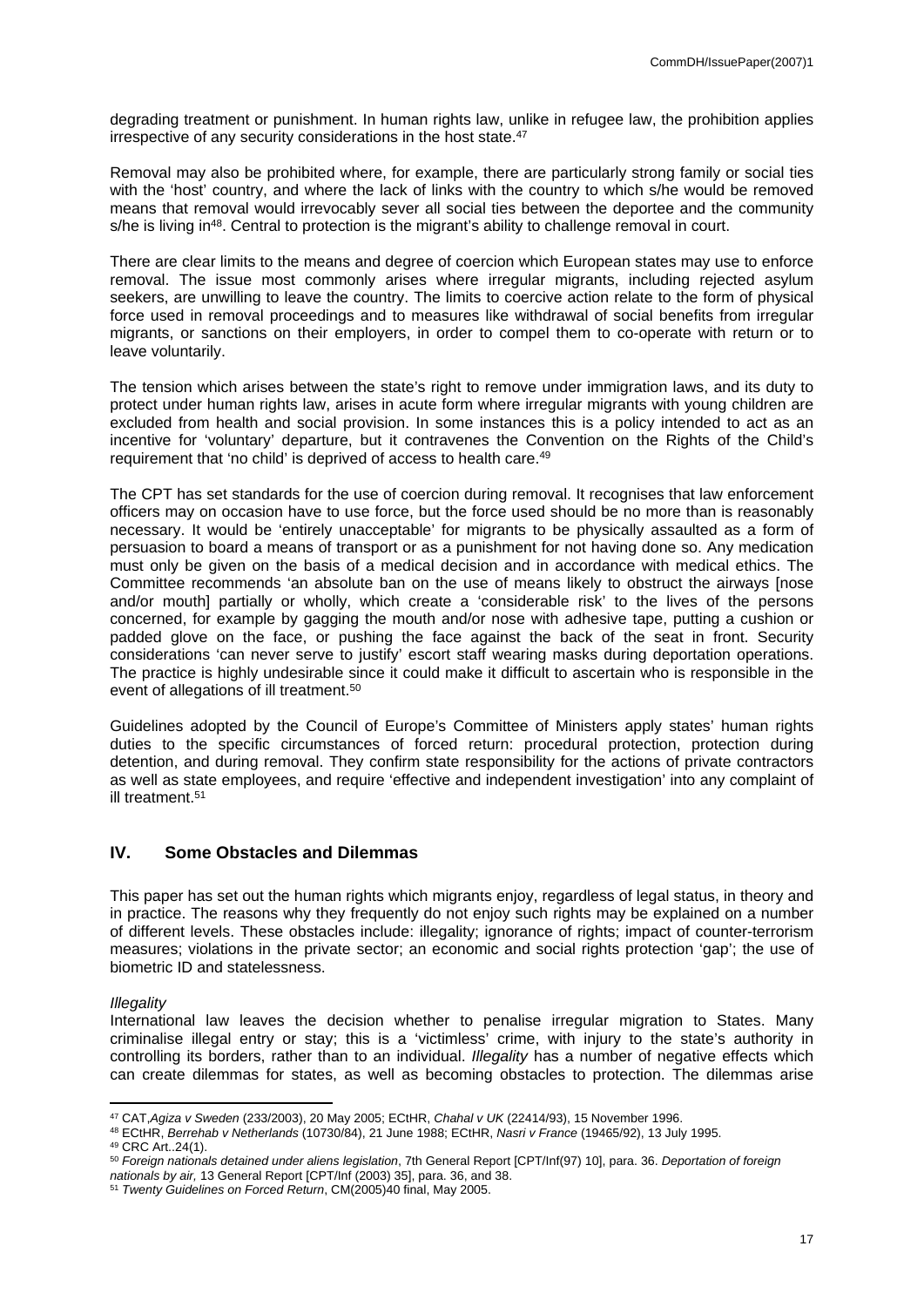because although illegality deters and penalises irregular migration, it also affects the state's ability to collect tax and social security revenues, prosecute exploitative employers, and gather statistics, because irregular migrants avoid contact with national authorities, even if their passports are stolen, or wages are not paid; this then increases their vulnerability to abuse. Another consequence is that criminal justice policies may edge out social policies, as where child protection gives way to immigration enforcement. At the same time, the success of criminalisation in preventing demand driven migration has been, at best, very mixed.

This is the broad context in which states have adopted regularisation programmes, like that in Spain in 2005, with the aim of incorporating workers from the underground economy into the formal economy, increasing contributions to tax and social security revenues, and limiting abuse of workers' rights.

#### *Ignorance of Rights*

Another major obstacle is ignorance of rights, both by state agencies and by migrants themselves. Many migrants do not know the rights to which they are entitled, and policy makers do not know their protection obligations. The rights are now clearer – as a result of the identification of European minimum standards - and these general norms now need to be applied in specific situations; one example is the need to define the scope of 'emergency' health care.

#### *Impact of Counter-terrorism Measures*

Conflicts between the interests of national security and migrants' rights can also undermine protection. Prolonged detention is one aspect; another are measures taken by some states to sidestep their non *refoulement* obligations, for example where states have removed migrants who are suspected as terrorists to countries in which they risk being tortured, in violation of treaty obligations, on the basis of 'diplomatic assurances' that ill-treatment will not take place.

#### *Private Sector Violations*

Where rights violations involve the private sector, effective protection requires knowledge by the state that violations are taking place, an ability to prevent them in the situations in which they occur, and on national laws which make it possible to prosecute violations. Where there is no legal employment contract, because the worker is irregular, courts may have no jurisdiction to award compensation. The obstacles for states are also substantial where the victims are irregular, moving under cover of smugglers or traffickers, or working in a 'twilight' economy.

#### *Protection of migrants moving because of violations of social and economic rights*

A broader dilemma is the asymmetry between the protection afforded to refugees who flee violations of their civil and political rights, and the lack of comparable protection for migrants who leave in the face of extreme violations of economic, social and cultural rights. The Special Rapporteur on the Human Rights of Migrants has called for protection for those who migrate because of 'serious socioeconomic and developmental failures'.<sup>52</sup>

#### *Biometric Identity Documents*

While biometric identity documents, which operate between countries, are important security measures, the effect of mistake on migrants will be much greater than on citizens where a computer malfunctions, and misidentifies an individual, or fails to record a legal entry, and so nullifies lawful entry; appeals should be a part of immigration law.

#### *Statelessness*

Irregular migrants who are legally stateless cannot be removed because there is no state which they are legally entitled to enter; those who are stateless de facto are in a similar position because their state of origin will not co-operate in their return. In those cases where the 'host' state is unwilling to give a legal immigration status, there is often a situation of very prolonged uncertainty, in which an individual is detained. The numbers may not be high but the cost – in human terms to the individual, and in financial terms to the state - is significant.

<sup>52</sup> UN Special Rapporteur on Human Rights of Migrants A/61/324, para. 35.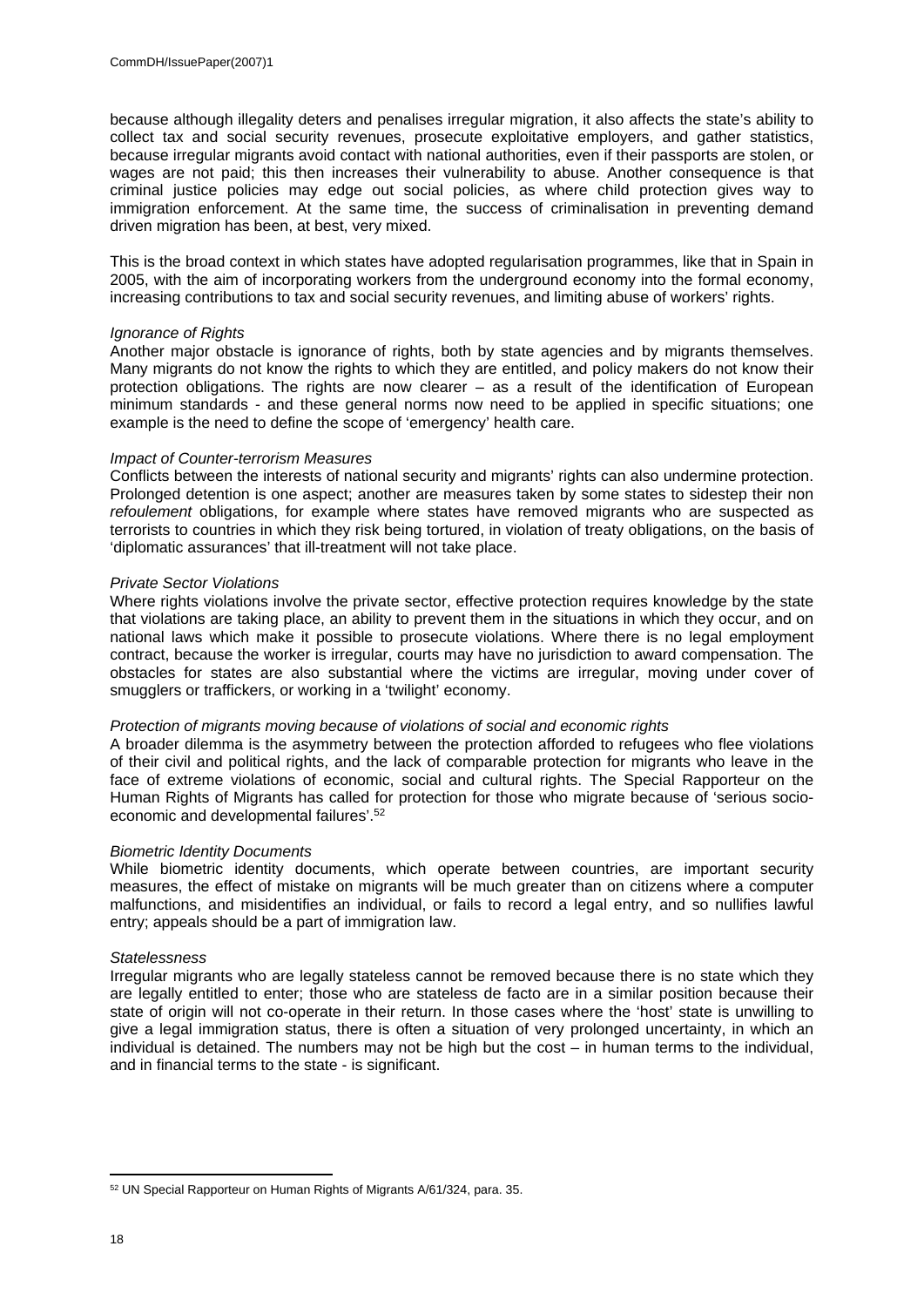# <span id="page-18-0"></span>**V. Best Practices**

But within this often bleak picture of vulnerability, some good – even "best" – practices can be found.

*Initiatives to protect workers and ensure decent work.* 

- > By Civil Society
	- The Platform for International Cooperation on Undocumented Migrants' (PICUM) Ten Ways to Protect Migrant Workers range from acknowledging the social and economic presence of undocumented workers, and safeguarding the right to organise, to investing in workplace inspection, and ratifying the CMW.<sup>53</sup>
	- The Sveriges Arbetares Centralorganisation [SAC] undertakes outreach to undocumented workers in Sweden.
- $\triangleright$  By the state and by trade unions
	- Lisbon Trades Council [União dos Sindicatos de Lisboa] has campaigned for legislation to establish the accountability of employers in industries that rely heavily on sub contractors. Under the law, if a worker files a complaint against an employer for exploitation, responsibility is placed on the person who contracted worker, and so upwards until, if necessary, responsibility rests with the main employer.
	- The Gangmaster Act creates a compulsory licensing system in the UK for 'gangmasters', who are employment agencies who supply casual labour to food, and agricultural industries, and for related processing and packaging activities. The Act's purpose is to curb the exploitative activities of gangmasters. It is backed up by criminal sanctions. The campaign to regulate gangmasters was led by the Transport and General Workers Union.

#### *Initiative to Prevent Irregular Migration*

 Solidaridad Directa in Cadiz, Spain, provides assistance to one village in Morocco in order to reduce the causes of irregular migration: funds to enable children to stay in school, health care facilities, and information to young men on the dangers of smuggling and the illegal sea crossing to Spain.

# *Rights Based Policies*

 The UK Prison Inspectorate has published *Immigration Detention Expectations*, which sets out criteria for assessing the conditions and treatment detainees, from reception to departure. The criteria are developed from the perspective of the needs of an immigration detainee. They draw on, and are referenced against, international human rights standards.<sup>54</sup>

<sup>53</sup> PICUM, *Ten Ways to Protect Undocumented Migrant Workers*, 2005.

<sup>54</sup> *Immigration* Detention Expectations*: criteria for assessing the conditions for and treatment of immigration detainees*, HMIP, 2007.